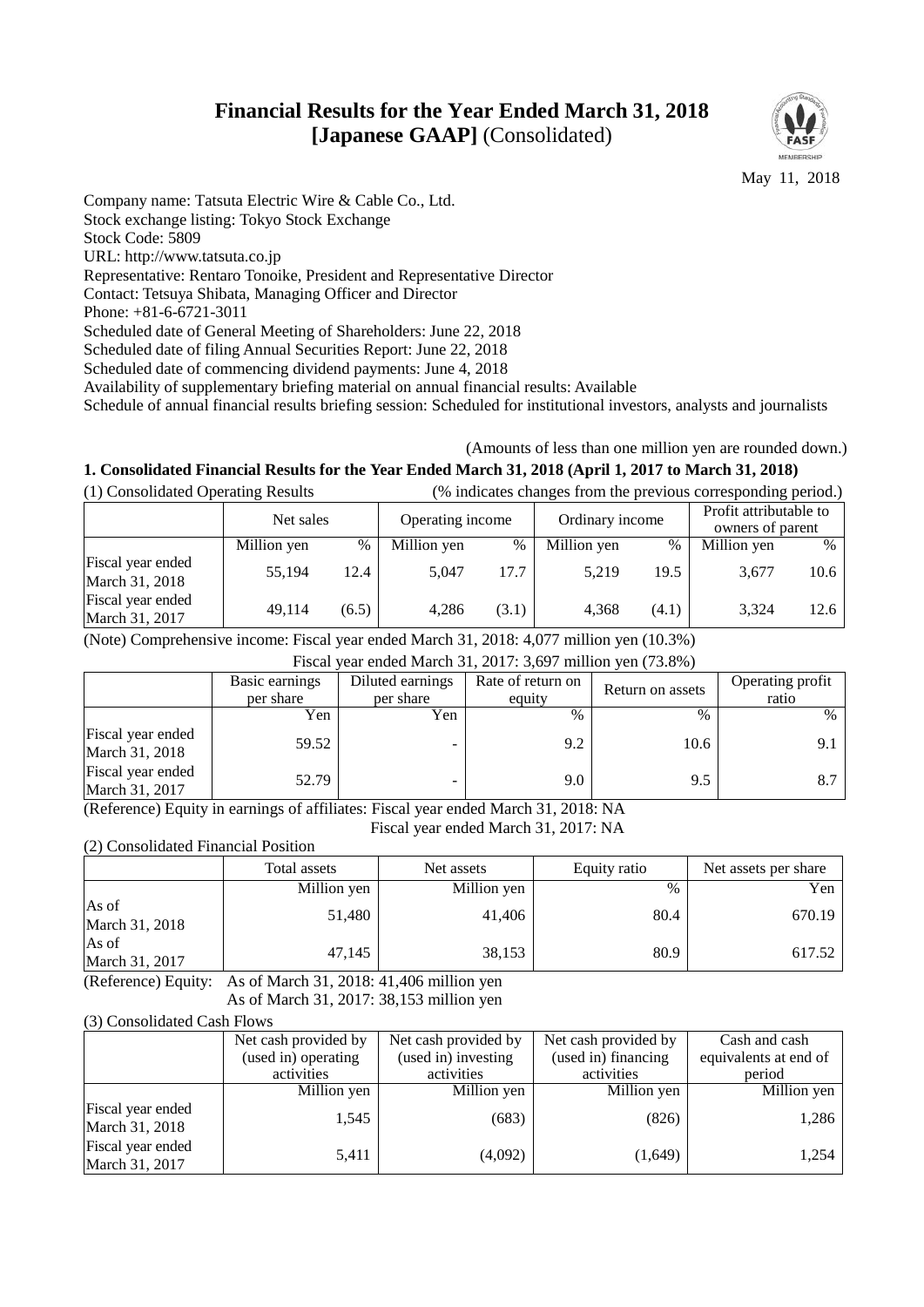## **2. Dividends**

|                                                    |                 | Annual dividends |                 |          |       |  |  |  |
|----------------------------------------------------|-----------------|------------------|-----------------|----------|-------|--|--|--|
|                                                    | 1st quarter-end | 2nd quarter-end  | 3rd quarter-end | Year-end | Total |  |  |  |
|                                                    | Yen             | Yen              | Yen             | Yen      | Yen   |  |  |  |
| Fiscal year ended<br>March 31, 2017                | -               | 6.00             | -               | 6.00     | 12.00 |  |  |  |
| Fiscal year ended<br>March 31, 2018                | -               | 7.00             | -               | 8.00     | 15.00 |  |  |  |
| Fiscal year ending<br>March 31, 2019<br>(Forecast) |                 | 8.00             |                 | 8.00     | 16.00 |  |  |  |

|                    | Total dividend | Dividend payout      | Dividend on equity |
|--------------------|----------------|----------------------|--------------------|
|                    | paid out       | ratio (consolidated) | (consolidated)     |
|                    | Million yen    | $\%$                 | $\%$               |
| Fiscal year ended  | 753            | 22.7                 | 2.0                |
| March 31, 2017     |                |                      |                    |
| Fiscal year ended  | 926            | 25.2                 | 2.3                |
| March 31, 2018     |                |                      |                    |
| Fiscal year ending |                |                      |                    |
| March 31, 2019     |                | 28.2                 |                    |
| (Forecast)         |                |                      |                    |

## **3. Consolidated Financial Results Forecast for the Fiscal Year Ending March 31, 2019 (April 1, 2018 to March 31, 2019)**

(% indicates changes from the previous corresponding period.)

|            | Net sales<br>Operating income |      |               | Ordinary income |             | Profit attributable to<br>owners of parent |             | Profit<br>per share |       |
|------------|-------------------------------|------|---------------|-----------------|-------------|--------------------------------------------|-------------|---------------------|-------|
|            | Million ven                   |      | % Million ven | $\%$            | Million ven | $\%$                                       | Million ven | $\%$                | Yen   |
| First half | 30,100                        | 10.4 | 2.750         | 12.2)           | 2,750       | (12.6)                                     | 2.000       | (18.8)              | 32.37 |
| Full year  | 60.000                        | 8.7  | 5.000         | (0.9)           | 5.000       | (4.2)                                      | 3.500       | (4.8)               | 56.65 |

**Notes:**

(1) Changes in significant subsidiaries during the period under review (changes in specified subsidiaries resulting in changes in scope of consolidation): No

Newly added: NA Excluded: NA

(2) Changes in accounting principles, changes in accounting estimates and retrospective restatement

- 1) Changes in accounting principles due to the revision of accounting standards: No
- 2) Changes in accounting principles other than 1) above: No
- 3) Changes in accounting estimates: No
- 4) Retrospective restatement: No

(3) Total number of issued shares (common stock)

1) Total number of issued shares at the end of the period (including treasury shares):

| As of March 31, 2018 | $70,156,394$ shares        |
|----------------------|----------------------------|
| As of March 31, 2017 | $\sqrt{70,156,394}$ shares |
| __                   |                            |

2) Total number of treasury shares at the end of the period:

| As of March 31, 2018                           | $8,372,706$ shares |
|------------------------------------------------|--------------------|
| As of March 31, 2017                           | 8,371,505 shares   |
| 3) Average number of shares during the period: |                    |

| $\sigma$ ) is verified number of shares during the period. |                   |  |  |  |
|------------------------------------------------------------|-------------------|--|--|--|
| Fiscal year ended March 31, 2018                           | 61,784,287 shares |  |  |  |
| Fiscal year ended March 31, 2017                           | 62,987,555 shares |  |  |  |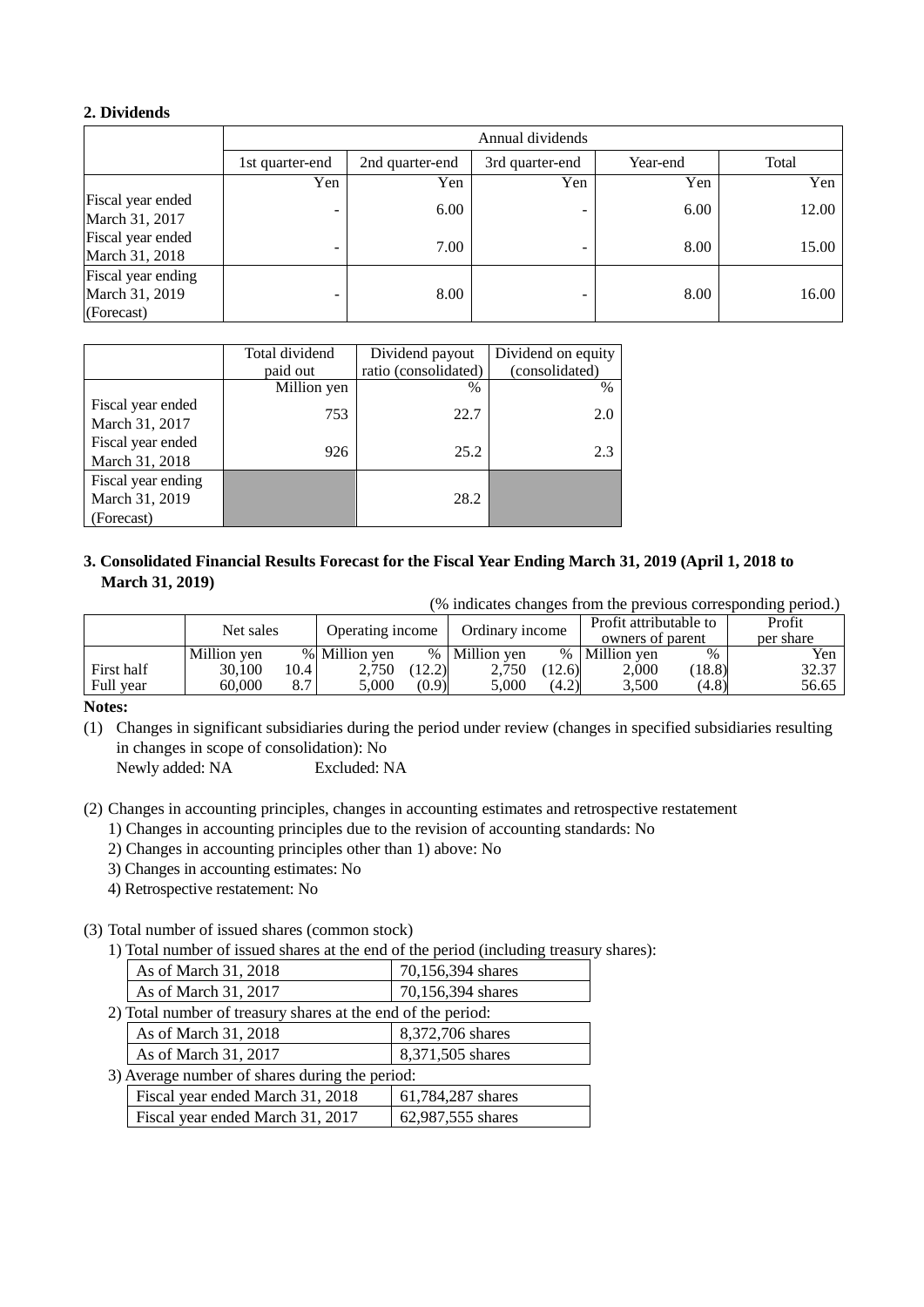- \* These consolidated financial results are outside the scope of audit by a certified public accountant or an audit corporation.
- \* Explanation of the proper use of financial results forecast and other notes

The earnings forecasts and other forward-looking statements herein are based on information available to the Company and certain assumptions deemed reasonable as at the date of publication of this document and should not be interpreted as any kind of guarantee or promise by the Company to achieve such forecasts. In addition, actual results may differ significantly from these forecasts due to a wide range of factors. Please see our website for supplemental financial information.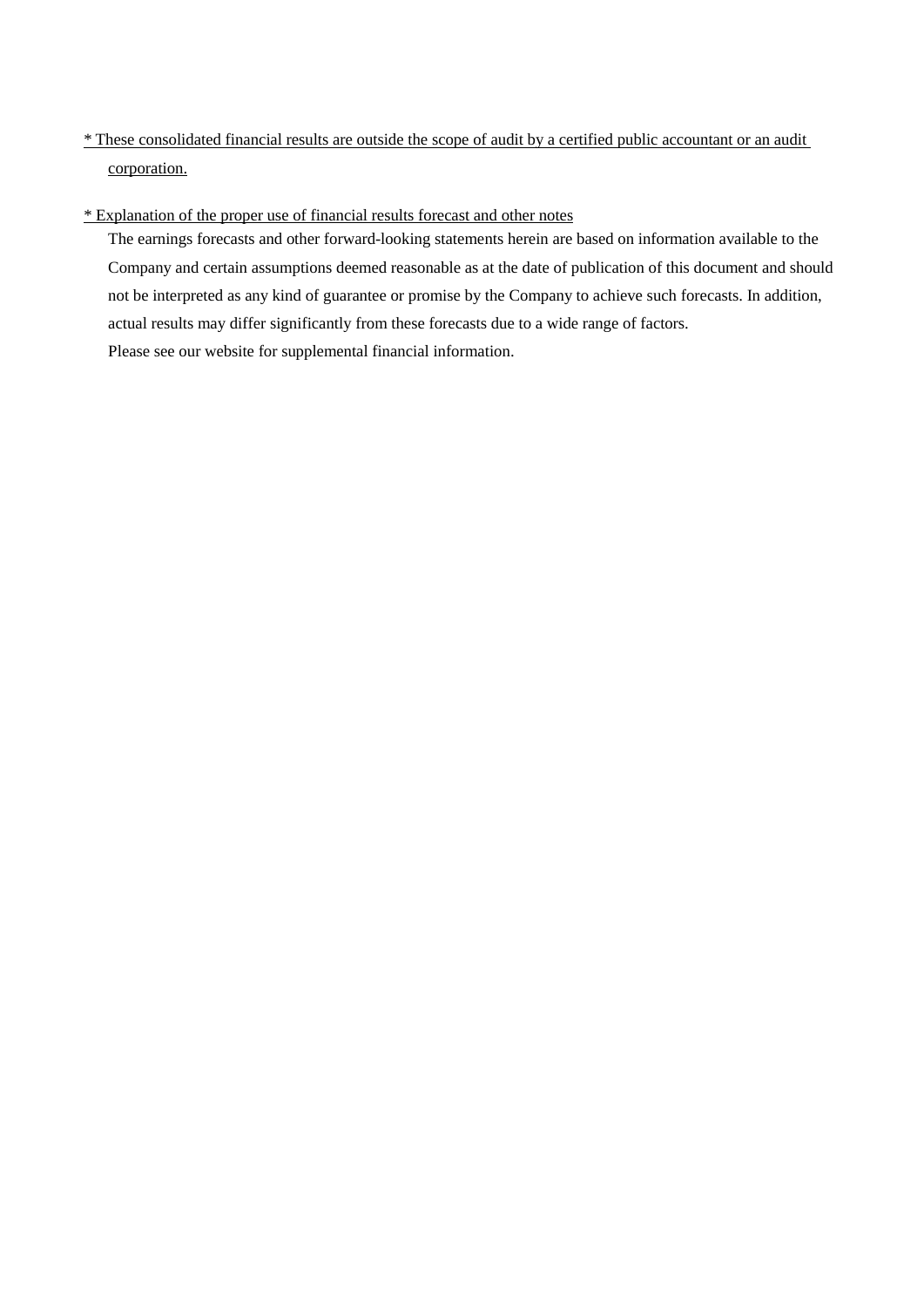| Table of Contents of Reference Materials                                                    |  |
|---------------------------------------------------------------------------------------------|--|
|                                                                                             |  |
|                                                                                             |  |
|                                                                                             |  |
|                                                                                             |  |
|                                                                                             |  |
|                                                                                             |  |
|                                                                                             |  |
|                                                                                             |  |
|                                                                                             |  |
|                                                                                             |  |
|                                                                                             |  |
| (2) Consolidated Statements of Income and Consolidated Statements of Comprehensive Income 9 |  |
|                                                                                             |  |
|                                                                                             |  |
|                                                                                             |  |
|                                                                                             |  |
| (Notes on important matters for the preparation of consolidated financial statements) 15    |  |
|                                                                                             |  |
|                                                                                             |  |
|                                                                                             |  |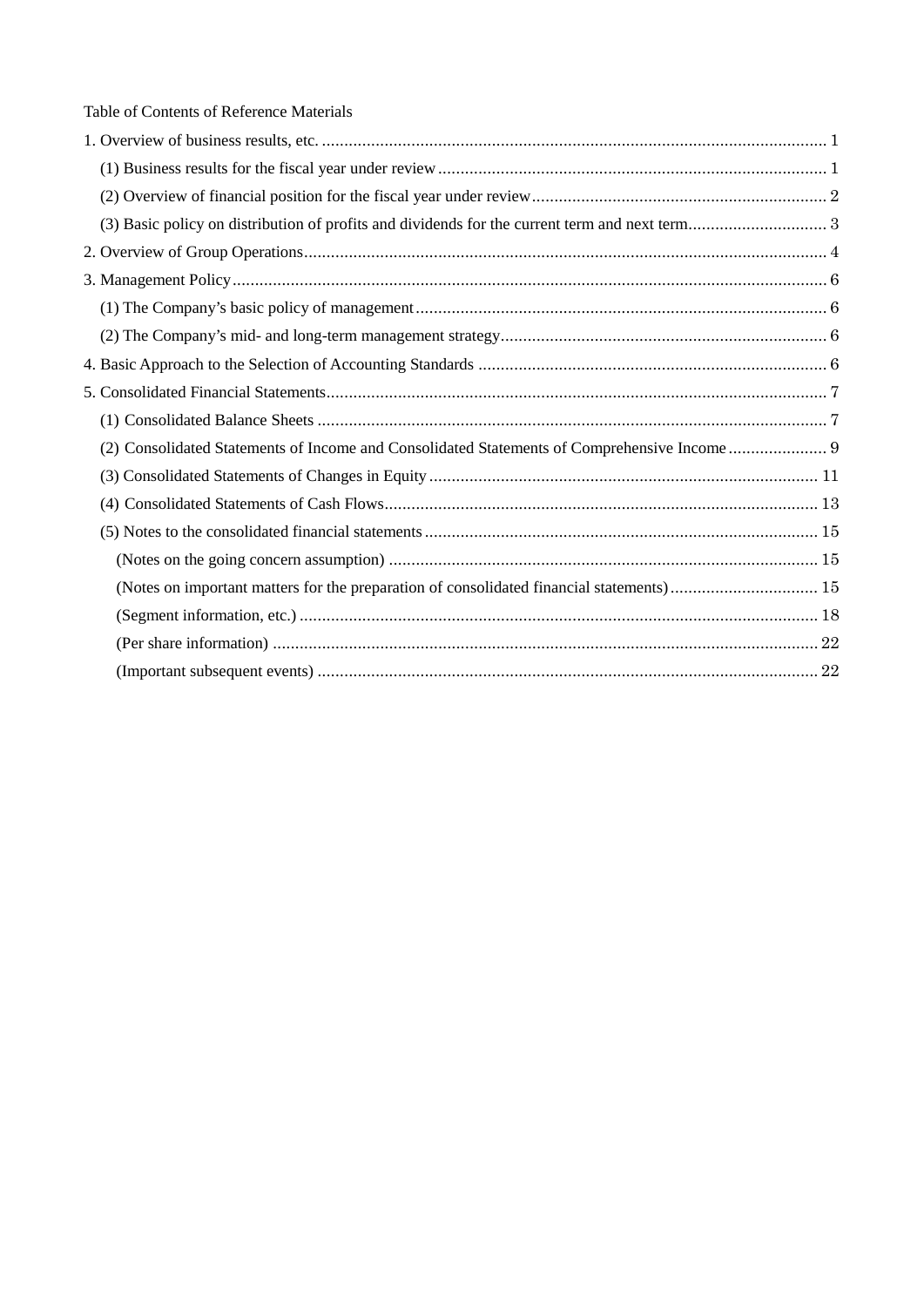<span id="page-4-0"></span>1. Overview of business results, etc.

#### <span id="page-4-1"></span>(1) Business results for the fiscal year under review

(i) Operating results for the period under review

The Japanese economy during the fiscal year under review gradually recovered, as improvements in corporate earnings and the employment environment were seen. When looking overseas, economy gradually recovered as a whole, despite some risk factors such as the policy trends in the U.S., concern about the economic slowdown in China and the situation in North Korea. As for natural resource prices, oil prices were generally on the uptrend. Domestic quotation prices for copper were on an upward trend as a whole and the average price for the period exceeded the level of the previous fiscal year.

During this period, demand for copper wire within Japan were generally firm, roughly on par with that of the previous fiscal year. With respect to the electronic materials segment, demand for functional films, our flagship product, significantly increased from the previous fiscal year, despite sharp fluctuation during the period.

Under these circumstances, the Group continued to steadily promote various efforts to strengthen its business foundation including improvement of efficiency in business operations, a shift toward high value-added products and the development of new and peripheral businesses, while taking all possible measures to ensure provision of functional film products. As a result, net sales for the current fiscal year were 55,194 million yen (up 12.4% from the previous fiscal year), operating income was 5,047 million yen (up 17.7% from the previous fiscal year), ordinary income was 5,219 million yen (up 19.5% from the previous fiscal year), and profit attributable to owners of parent was 3,677 million yen (up 10.6% from the previous fiscal year).

An overview of the Group's business performance by segment is as follows.

### [Electric Wire and Cable Business]

Net sales for the electric wire and cable business were 32,621 million yen (up 14.6% from the previous fiscal year) mainly due to the market price of copper remaining at a higher level compared with the previous year, whereas operating income was 949 million yen (down 21.2% from the previous fiscal year) owing mainly to the impacts of rises in prices of petrochemicals and freight cost and an increase in depreciation.

#### [Electronic Materials Business]

Net sales of the electronic materials business were 20,902 million yen (up 10.2% from the previous fiscal year) and operating income was 4,808 million yen (up 35.1% from the previous fiscal year) mainly due to a significant year-on-year increase in sales of functional films for mobile terminals caused by a temporary surge in demand for new-model smartphones.

### [Other Businesses]

Net sales for this segment were 1,703 million yen (up 0.1% from the previous fiscal year) and operating income was 52 million yen (down 51.8% from the previous fiscal year) in spite of an increase in revenue from the environmental analysis business, due in part to a change in the sales mix, as represented by a decrease in revenue from the optical components business.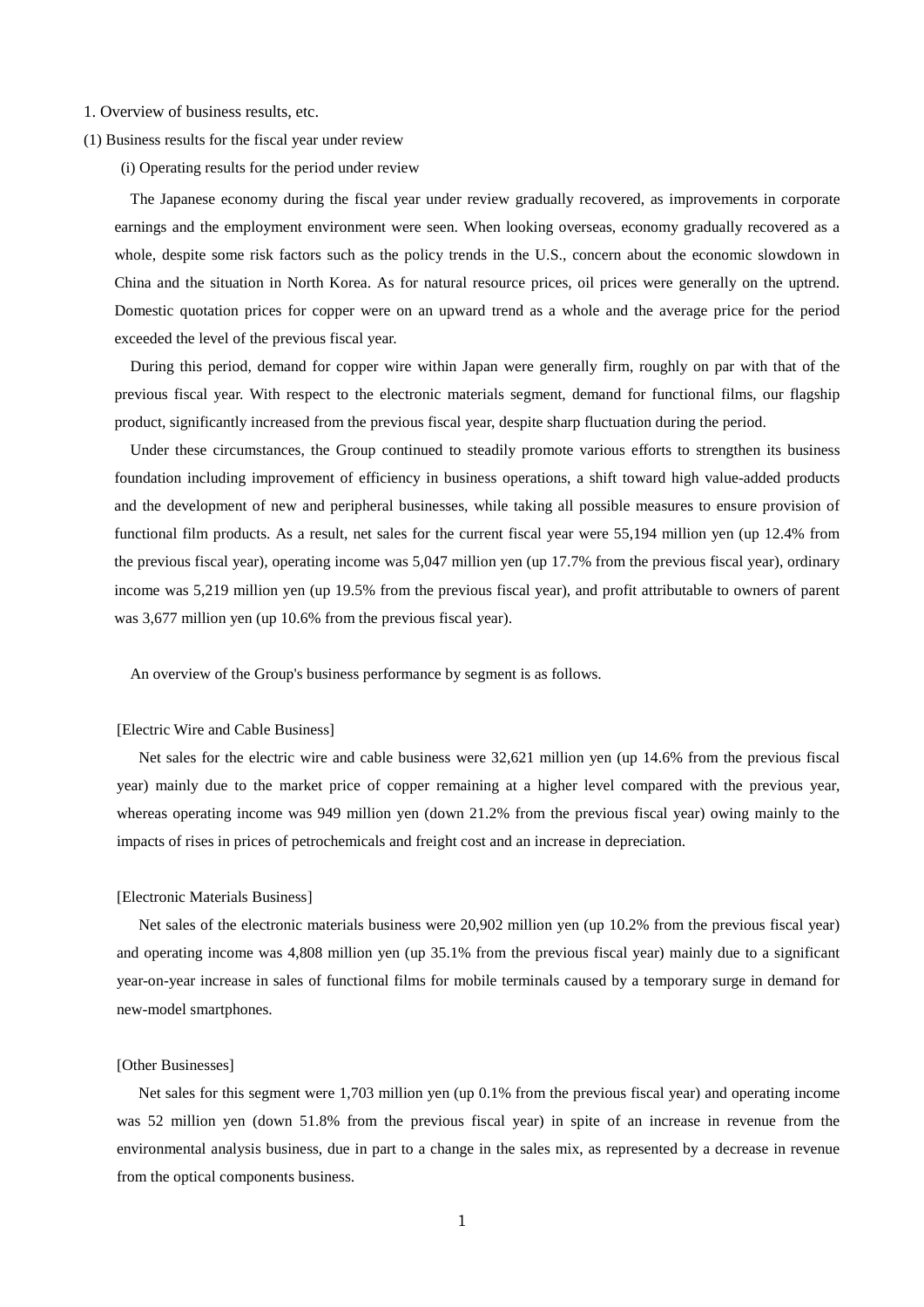#### (ii) Earnings forecasts for the next term

The Japanese economy is expected to recover gradually during the next term, mainly due to the implementation of economic measures and monetary easing by the Bank of Japan.

Amid this situation, in the wire and cable business sector in Japan, private capital expenditures are expected to increase gradually and an increase in demand is anticipated toward the full-scale commencement of preparation for the Tokyo Olympics and urban redevelopment projects. In addition, with regards to the functional films business, while growth of the entire market of smartphones and other mobile terminals will slow, change in the product mix is expected to continue due to sophistication of functions.

Under these circumstances, the financial results forecast for the next fiscal year is as follows.

|                                                    |           |                  |                 | (Millions of yen)                          |
|----------------------------------------------------|-----------|------------------|-----------------|--------------------------------------------|
|                                                    | Net sales | Operating income | Ordinary income | Profit attributable to<br>owners of parent |
| First half                                         | 30,100    | 2,750            | 2,750           | 2,000                                      |
| Full year                                          | 60,000    | 5,000            | 5,000           | 3,500                                      |
| (Reference)<br>Fiscal year ended<br>March 31, 2018 | 55,194    | 5,047            | 5,219           | 3,677                                      |

### Consolidated Financial Results Forecast for the Fiscal Year Ending March 31, 2019

### <span id="page-5-0"></span>(2) Overview of financial position for the fiscal year under review

Financial position during the fiscal year under review

In regard to the financial position for the fiscal year under review, total assets increased by 4,335 million yen from the end of the previous fiscal year to 51,480 million yen, mainly due to an increase in notes and accounts receivabletrade and inventories, in spite of a decrease in short-term loans receivable.

Total liabilities increased by 1,081 million yen to 10,074 million yen primarily as a result of an increase in income taxes payable and notes and accounts payable - trade, in spite of a decrease in net defined benefit liability.

Total net assets increased by 3,253 million yen from the end of the previous fiscal year to 41,406 million yen mainly due to an increase in retained earnings.

Overall cash flows and the reasons therefor are as follows:

Net cash provided by operating activities amounted to 1,545 million yen, a decrease by 3,865 million yen from the previous fiscal year, with netting factors contributing to capital increase such as income before income taxes and minority interests of 5,013 million yen and depreciation of 1,695 million yen and factors contributing to a capital decrease including a decrease (increase) in notes and accounts receivable - trade of 2,848 million yen and a decrease (increase) in inventories of 2,478 million yen.

Net cash used in investing activities resulted in a net cash outflow of 683 million yen, a decrease of 3,409 million yen from the previous fiscal year, with netting factors contributing to a capital increase such as a decrease (increase) in short-term loans receivable of 1,685 million yen and factors contributing to capital decrease including the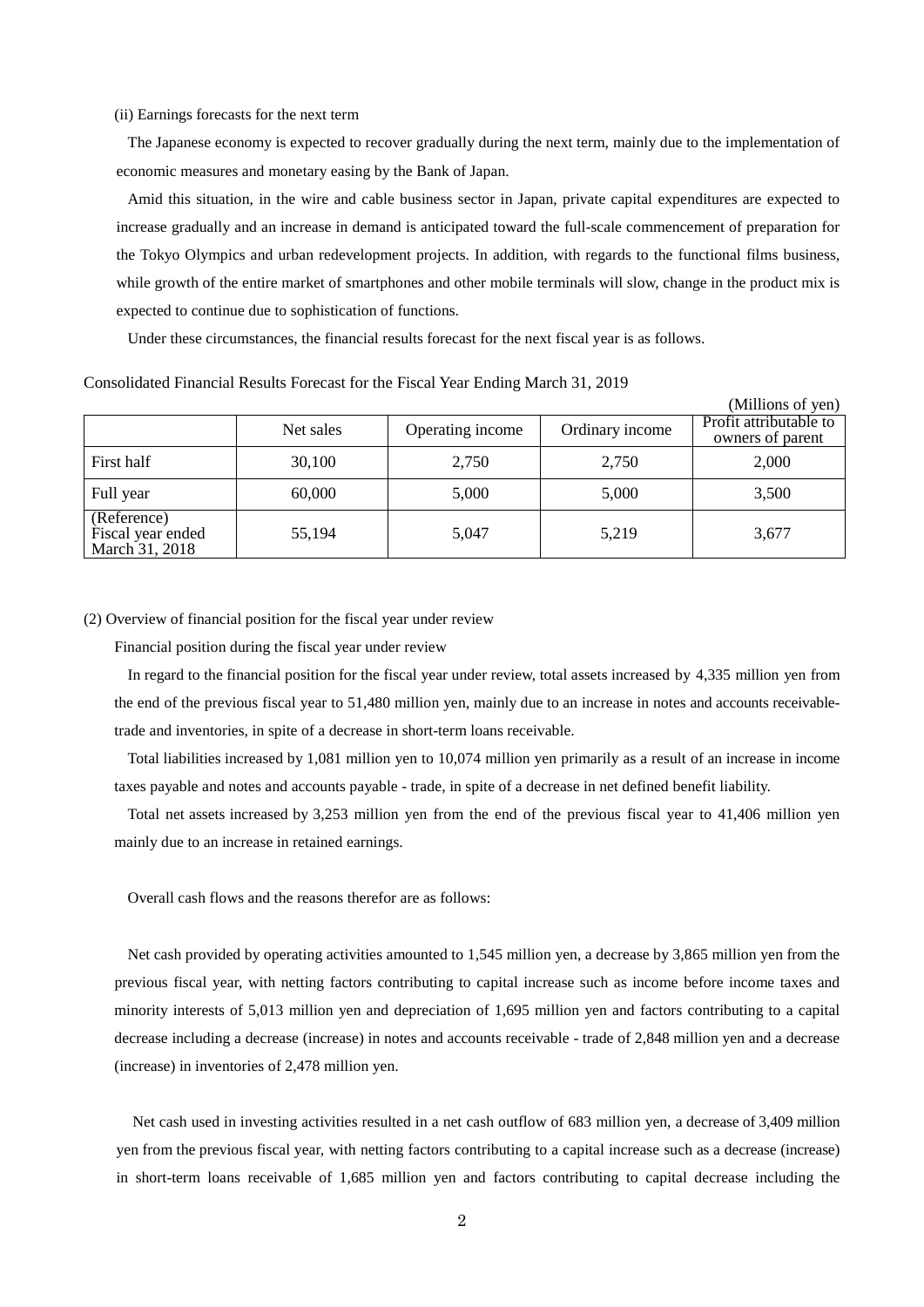purchase of property, plant and equipment of 2,578 million yen.

As a result, free cash flow, calculated by deducting net cash used in investing activities from net cash provided by operating activities, amounted to positive 862 million yen (compared with 1,318 million yen of the previous fiscal year).

Net cash used in financing activities resulted in a net cash outflow of 826 million yen mainly due to cash dividends paid of 803 million yen, a decrease in net cash outflow by 823 million yen from the previous year.

### <span id="page-6-0"></span>(3) Basic policy on distribution of profits and dividends for the current term and next term

The Company's basic policy on dividends, etc., is to provide stable dividend payments on a continuing basis with a target of a dividend payout ratio of 30%. It makes a determination by comprehensively taking trends of business performance and future capital expenditures into consideration. The Company intends to pay the year-end dividend of 8 yen per share, resulting in a total dividend of 15 yen per share for the year including the interim dividend.

As for the next fiscal year, the Company also intends to pay a total dividend of 16 yen per share with an interim dividend of 8 yen and a year-end dividend of 8 yen.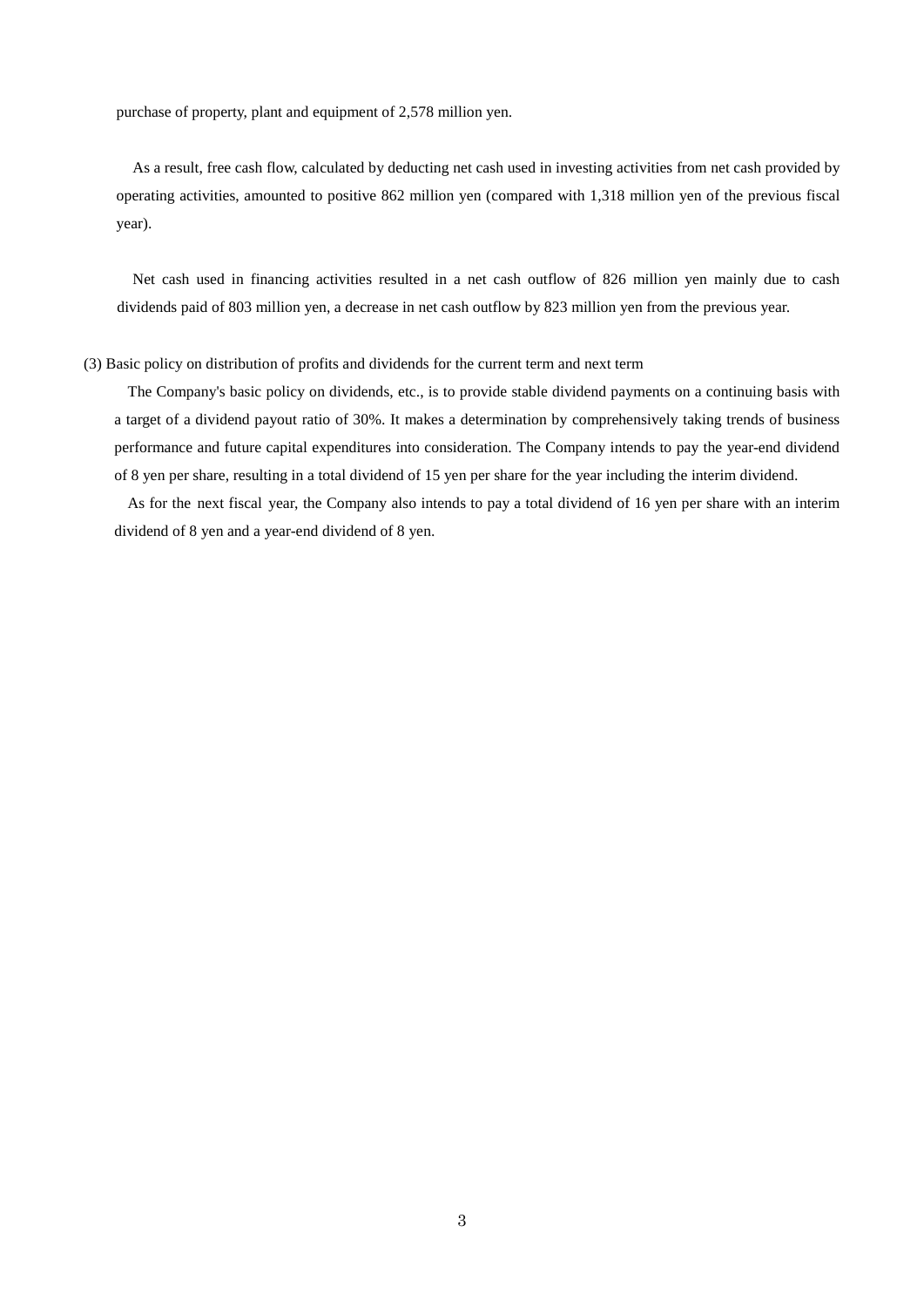## <span id="page-7-0"></span>2. Overview of Group Operations

The Company's Group is comprised of the Company and six subsidiaries, and is engaged in the electric wire and cable business, the electronic materials business, as well as the equipment system product business, the optical components business and the environmental analysis business etc.

The details of businesses of the Company's Group and the positioning of subsidiaries in each business segment are as follows.

| Reporting segment                    | Details of business                          | Primary company(s)                    |
|--------------------------------------|----------------------------------------------|---------------------------------------|
| Electric Wire and Cable              | <b>Communication Wire Business</b>           | The Company                           |
| <b>Business</b>                      | Manufacturing and sales of wires for         |                                       |
|                                      | infrastructure and general industrial        |                                       |
|                                      | machinery                                    |                                       |
|                                      | <b>Equipment Wire Business</b>               | The Company, Chugoku Electric Wire    |
|                                      | Manufacturing and sales of wires for FAs     | & Cable Co., Ltd., Tachii Electric    |
|                                      | and precision industrial machinery           | Wire Co., Ltd., Changzhou Tatsuta     |
|                                      |                                              | Chugoku Electric Wire & Cable Co.,    |
|                                      |                                              | Ltd.                                  |
| <b>Electronic Materials Business</b> | <b>Functional Materials Business</b>         | The Company                           |
|                                      | Manufacturing and sales of functional        |                                       |
|                                      | materials for electronic equipment           |                                       |
|                                      | including EMI shielding film and             |                                       |
|                                      | conductive paste                             |                                       |
|                                      | <b>Fine Wire Business</b>                    | The Company, TATSUTA                  |
|                                      | Manufacturing and sales of ultra-fine        | ELECTRONIC MATERIALS                  |
|                                      | bonding wires for wiring of electronic parts | MALAYSIA SDN. BHD.                    |
| Other                                | <b>Equipment System Business</b>             | The Company                           |
|                                      | Manufacturing and sales of water leakage     |                                       |
|                                      | detectors, intrusion monitoring system,      |                                       |
|                                      | access control system, medical equipment     |                                       |
|                                      | system, etc.                                 |                                       |
|                                      | <b>Optical Components Business</b>           | The Company                           |
|                                      | Manufacturing and sales of visible           |                                       |
|                                      | wavelengths fiber device, optical fiber      |                                       |
|                                      | coupler, optical components for medical      |                                       |
|                                      | use, etc.                                    |                                       |
|                                      | <b>Environmental Analysis Business</b>       | <b>Tatsuta Environmental Analysis</b> |
|                                      | Measurement and analysis of water            | Center Co., Ltd.                      |
|                                      | quality, air, noise, vibration and odor;     |                                       |
|                                      | research and analysis of toxic substance,    |                                       |
|                                      | soil pollution and asbestos                  |                                       |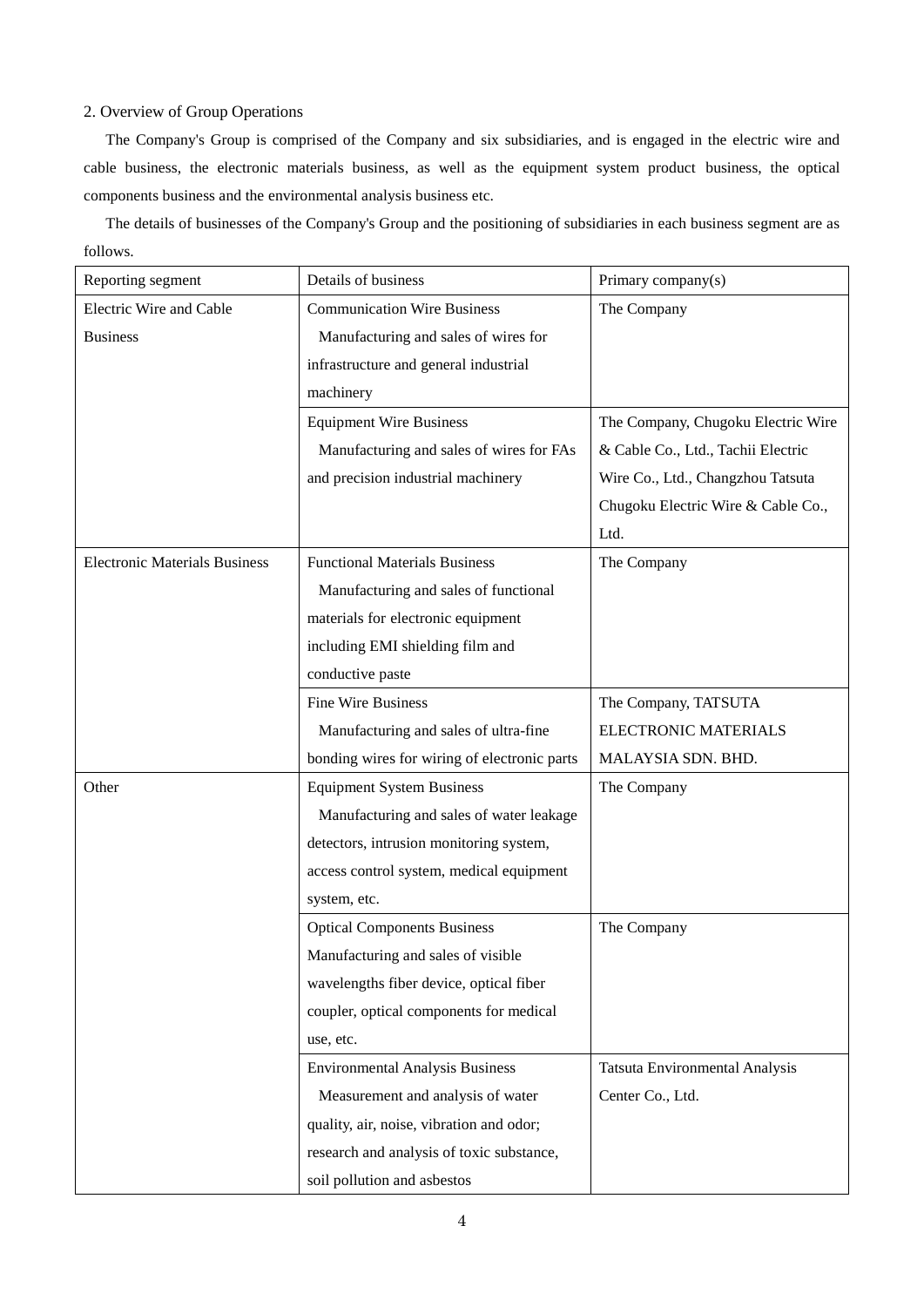The Group's business organization chart is as follows:



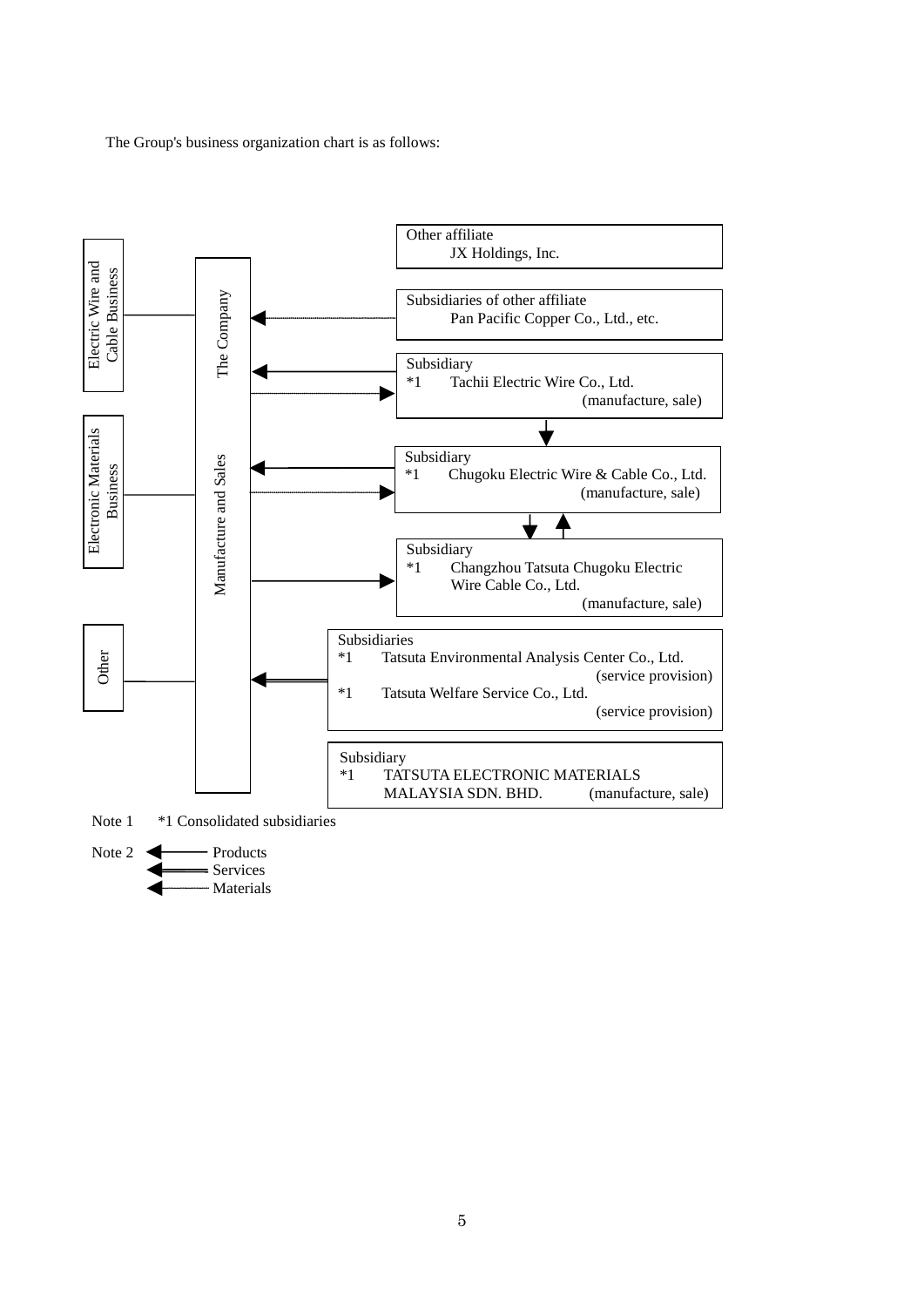<span id="page-9-0"></span>3. Management Policy

<span id="page-9-1"></span>(1) The Company's basic policy of management

The basic management policy of the Group is to:

(i) continuously and proactively take up the development of businesses that will lead the next generation, based on our core businesses of electric wire/cable and electronic materials and with overwhelming vitality and speed, while we promote consolidated management that is both highly conscientious and transparent so that we may create sustainable growth and improve mid- and long-term corporate value, and

(ii) consider global environmental problems while we provide products and services with characteristics that will meet customer needs, and thus also contribute to the sustainable growth and development of society.

<span id="page-9-2"></span>(2) The Company's mid- and long-term management strategy

(i) 2025 long-term vision:

Our goal is to achieve net sales of ¥100 billion and operating income of ¥10 billion in fiscal 2025. We will explore the frontiers of electric wire and electronic materials with the aim of becoming a niche top supplier that provides unique cutting-edge parts and materials.

To achieve this, we will actively invest in the fields which are expected to achieve market expansion; namely, conductive paste and medical equipment parts & materials in pursuit of growth. For other existing business fields, we will implement strategies such as promoting investment to help enhance efficiency and shifting our operational focus to high margin products to pursue the optimization of profit.

(ii) Mid-term management plan for Fiscal Year Ending March 31, 2018 through Fiscal Year Ending March 31, 2020:

While focusing on the establishment of the foundation to attain the 2025 Long-Term Vision, we aim to achieve net sales of ¥58.0 billion and operating income of ¥5.4 billion for the Fiscal Year Ending March 31, 2020.

## <span id="page-9-3"></span>4. Basic Approach to the Selection of Accounting Standards

The policy of the Group is to prepare its consolidated financial statements under the Japanese standards, in consideration of the comparability of its consolidated financial statements between periods and other factors. Meanwhile, we intend to address the future application of IFRS in a timely and appropriate manner upon taking both internal and external environments into consideration.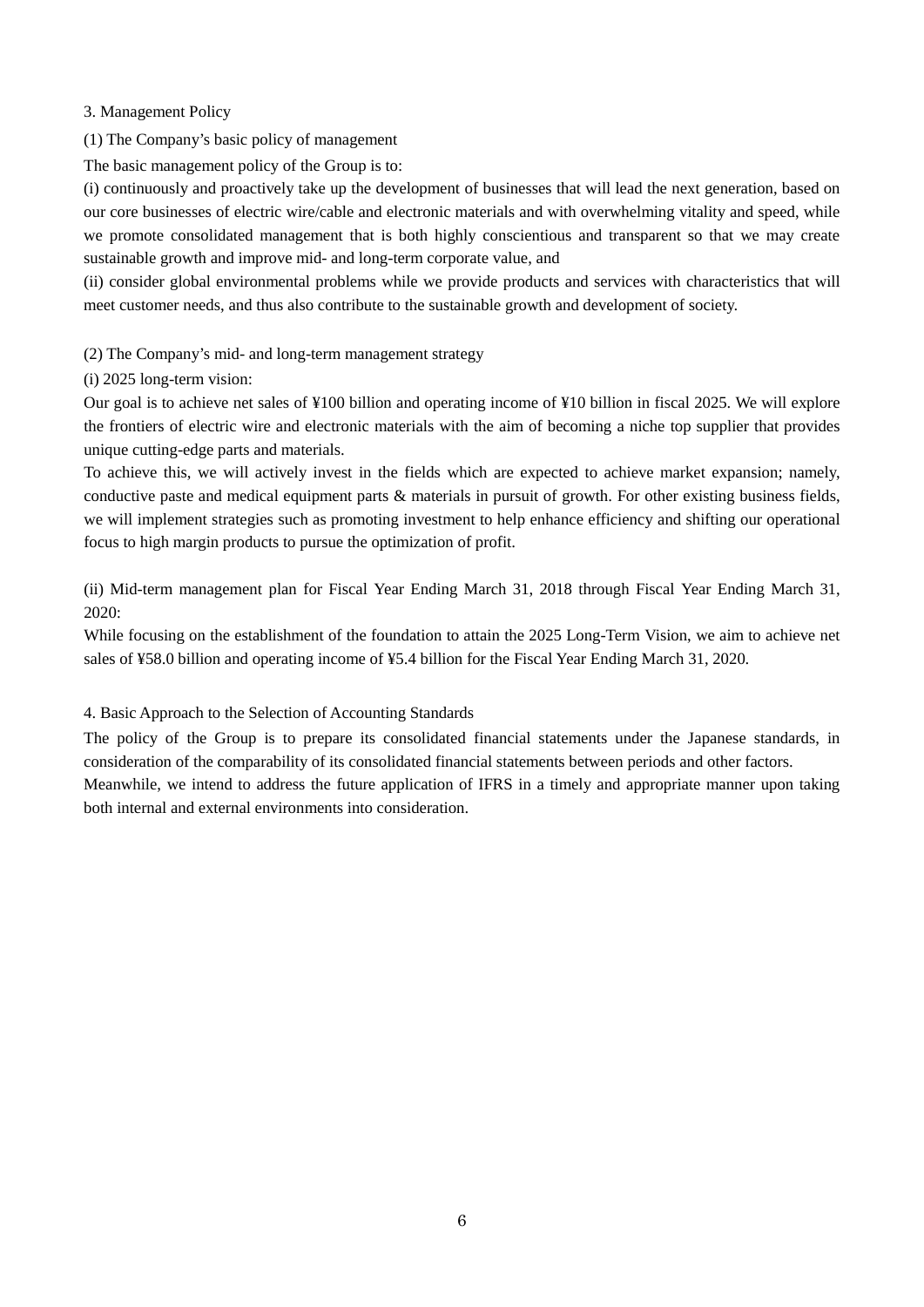## <span id="page-10-0"></span>5. Consolidated Financial Statements

<span id="page-10-1"></span>(1) Consolidated Balance Sheets

(Millions of yen)

|                                        | As of March 31, 2017 | As of March 31, 2018 |
|----------------------------------------|----------------------|----------------------|
| Assets                                 |                      |                      |
| Current assets                         |                      |                      |
| Cash and deposits                      | 1,254                | 1,286                |
| Notes and accounts receivable - trade  | 14,375               | 17,228               |
| Finished goods                         | 1,988                | 2,459                |
| Work in process                        | 3,468                | 5,215                |
| Raw materials and supplies             | 624                  | 890                  |
| Deferred tax assets                    | 201                  | 384                  |
| Short-term loans receivable            | 9,726                | 8,041                |
| Other                                  | 620                  | 505                  |
| Allowance for doubtful accounts        | (1)                  | (0)                  |
| Total current assets                   | 32,258               | 36,011               |
| Non-current assets                     |                      |                      |
| Property, plant and equipment          |                      |                      |
| Buildings and structures               | 15,888               | 16,326               |
| Accumulated depreciation               | (10, 912)            | (10,627)             |
| Buildings and structures, net          | 4,976                | 5,699                |
| Machinery, equipment and vehicles      | 20,240               | 20,165               |
| Accumulated depreciation               | (17,308)             | (17,581)             |
| Machinery, equipment and vehicles, net | 2,931                | 2,584                |
| Tools, furniture and fixtures          | 2,878                | 2,922                |
| Accumulated depreciation               | (2,539)              | (2,550)              |
| Tools, furniture and fixtures, net     | 339                  | 372                  |
| Land                                   | 3,916                | 3,799                |
| Construction in progress               | 912                  | 1,142                |
| Leased assets                          | 7                    | 6                    |
| Accumulated depreciation               | (7)                  | (6)                  |
| Leased assets, net                     | $\mathbf{0}$         | $\overline{0}$       |
| Total property, plant and equipment    | 13,075               | 13,598               |
| Intangible assets                      |                      |                      |
| Software                               | 144                  | 119                  |
| Software in progress                   | $\theta$             | 3                    |
| Right of using facilities              | 5                    | 5                    |
| Other                                  | 17                   | 14                   |
| Total intangible assets                | 168                  | 143                  |
| Investments and other assets           |                      |                      |
| Investment securities                  | 930                  | 1,077                |
| Long-term prepaid expenses             | 10                   | 10                   |
| Net defined benefit asset              |                      | $27\,$               |
| Deferred tax assets                    | 615                  | 505                  |
| Other                                  | 97                   | 114                  |
| Allowance for doubtful accounts        | (10)                 | (7)                  |
| Total investments and other assets     | 1,643                | 1,727                |
| Total non-current assets               | 14,887               | 15,469               |
| Total assets                           | 47,145               | 51,480               |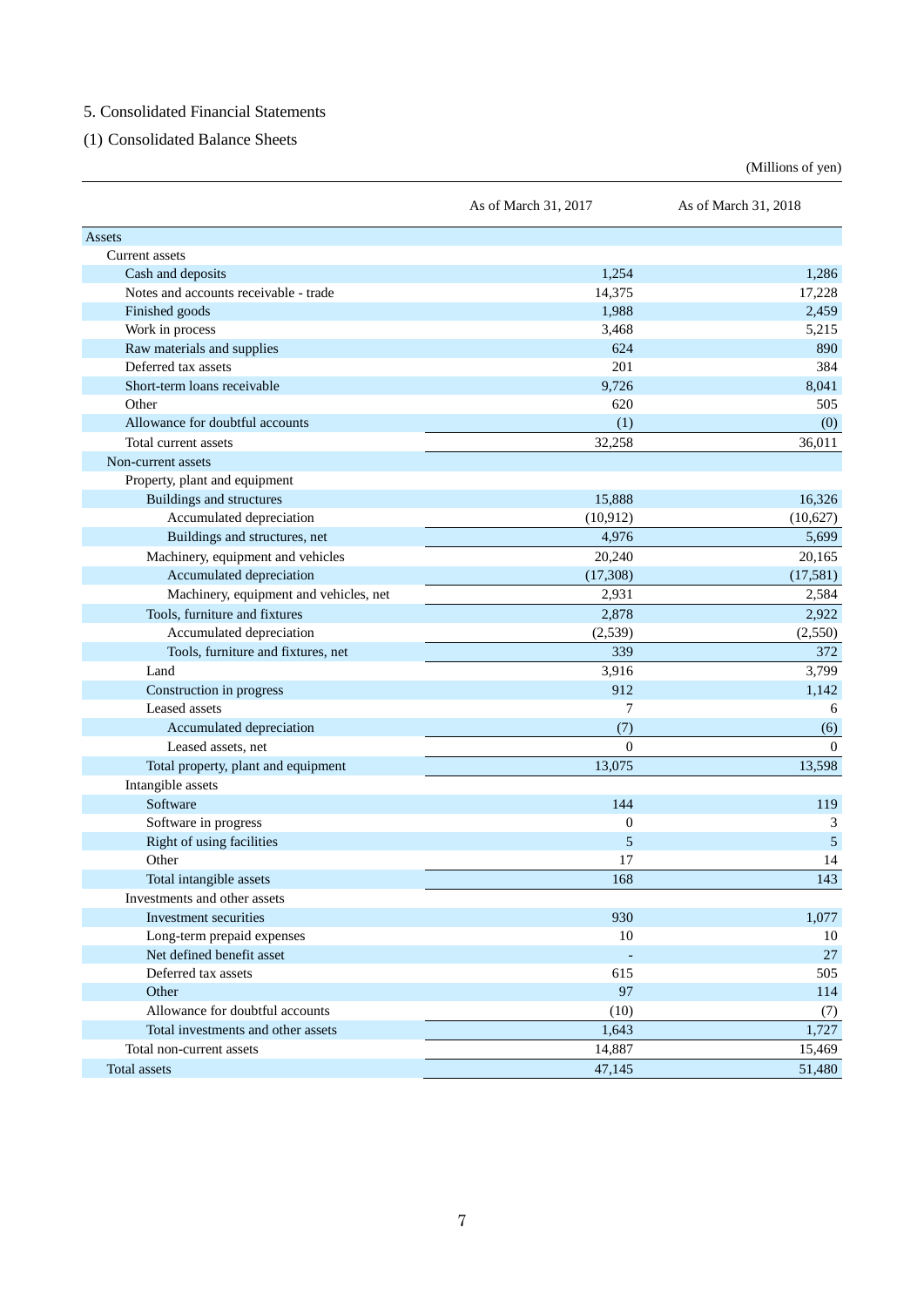| (Millions of yen) |  |
|-------------------|--|
|                   |  |

|                                                       | As of March 31, 2017 | As of March 31, 2018 |
|-------------------------------------------------------|----------------------|----------------------|
| Liabilities                                           |                      |                      |
| <b>Current liabilities</b>                            |                      |                      |
| Notes and accounts payable - trade                    | 3,398                | 3,661                |
| Lease obligations                                     | 2                    | $\Omega$             |
| Accounts payable - other                              | 720                  | 967                  |
| Accrued expenses                                      | 1,157                | 1,383                |
| Income taxes payable                                  | 826                  | 1,315                |
| Other                                                 | 466                  | 1,009                |
| Total current liabilities                             | 6,571                | 8,337                |
| Non-current liabilities                               |                      |                      |
| Long-term loans payable                               | 1,050                | 1,050                |
| Lease obligations                                     | $\theta$             |                      |
| Provision for environmental measures                  | 106                  | 80                   |
| Provision for business structure improvement          | 183                  | 12                   |
| Net defined benefit liability                         | 797                  | 318                  |
| Asset retirement obligations                          | 182                  | 173                  |
| Deferred tax liabilities                              | 15                   | 14                   |
| Other                                                 | 84                   | 87                   |
| Total non-current liabilities                         | 2,421                | 1,737                |
| <b>Total liabilities</b>                              | 8,992                | 10,074               |
| Net assets                                            |                      |                      |
| Shareholders' equity                                  |                      |                      |
| Capital stock                                         | 6,676                | 6,676                |
| Capital surplus                                       | 4,536                | 4,516                |
| Retained earnings                                     | 29,681               | 32,555               |
| Treasury shares                                       | (2, 456)             | (2, 457)             |
| Total shareholders' equity                            | 38,437               | 41,290               |
| Accumulated other comprehensive income                |                      |                      |
| Valuation difference on available-for-sale securities | 229                  | 262                  |
| Deferred gains or losses on hedges                    | 149                  | (69)                 |
| Foreign currency translation adjustment               | (51)                 | (46)                 |
| Remeasurements of defined benefit plans               | (611)                | (31)                 |
| Total accumulated other comprehensive income          | (283)                | 116                  |
| Total net assets                                      | 38,153               | 41,406               |
| Total liabilities and net assets                      | 47,145               | 51,480               |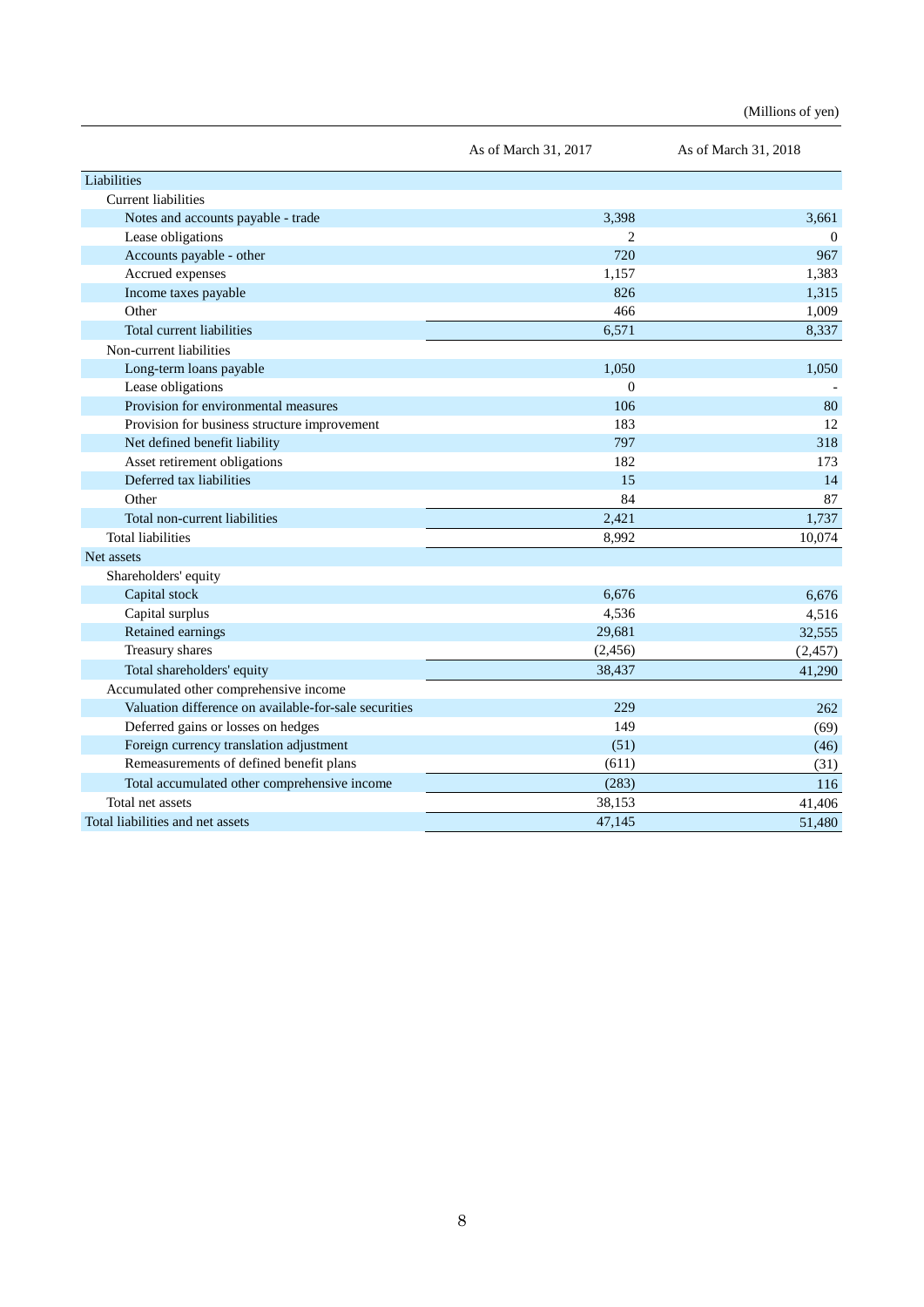## <span id="page-12-0"></span>(2) Consolidated Statements of Income and Consolidated Statements of Comprehensive Income

Consolidated Statements of Income

|                                                          |                        | (Millions of yen)      |
|----------------------------------------------------------|------------------------|------------------------|
|                                                          | Previous fiscal year   | Current fiscal year    |
|                                                          | (From April 1, 2016 to | (From April 1, 2017 to |
|                                                          | March 31, 2017)        | March 31, 2018)        |
| Net sales                                                | 49,114                 | 55,194                 |
| Cost of sales                                            | 36,647                 | 41,286                 |
| Gross profit                                             | 12,467                 | 13,908                 |
| Total selling, general and administrative expenses       | 8,180                  | 8,860                  |
| Operating profit                                         | 4,286                  | 5,047                  |
| Non-operating income                                     |                        |                        |
| Interest income                                          | $\overline{7}$         | 6                      |
| Dividend income                                          | 15                     | 17                     |
| Reversal of provision for business structure improvement | 51                     | 19                     |
| Subsidy income                                           | 40                     | 109                    |
| Other                                                    | 55                     | 77                     |
| Total non-operating income                               | 170                    | 231                    |
| Non-operating expenses                                   |                        |                        |
| Interest expenses                                        | 14                     | 14                     |
| Loss on abandonment of non-current assets                | 17                     | $\sqrt{5}$             |
| Foreign exchange losses                                  | 16                     | 3                      |
| Derivative loss                                          | 14                     | $\mathbf{1}$           |
| Other                                                    | 25                     | 33                     |
| Total non-operating expenses                             | 88                     | 59                     |
| Ordinary profit                                          | 4,368                  | 5,219                  |
| Extraordinary income                                     |                        |                        |
| Gain on sales of investment securities                   |                        | 5                      |
| Gain on sales of non-current assets                      |                        | 233                    |
| Total extraordinary income                               |                        | 239                    |
| <b>Extraordinary losses</b>                              |                        |                        |
| Loss on abandonment of non-current assets                |                        | 154                    |
| <b>Impairment</b> loss                                   |                        | 290                    |
| Total extraordinary losses                               |                        | 445                    |
| Profit before income taxes                               | 4,368                  | 5,013                  |
| Income taxes - current                                   | 1,302                  | 1,586                  |
| Income taxes - deferred                                  | (258)                  | (250)                  |
| Total income taxes                                       | 1,043                  | 1,335                  |
| Profit                                                   | 3,324                  | 3,677                  |
| Profit attributable to owners of parent                  | 3,324                  | 3,677                  |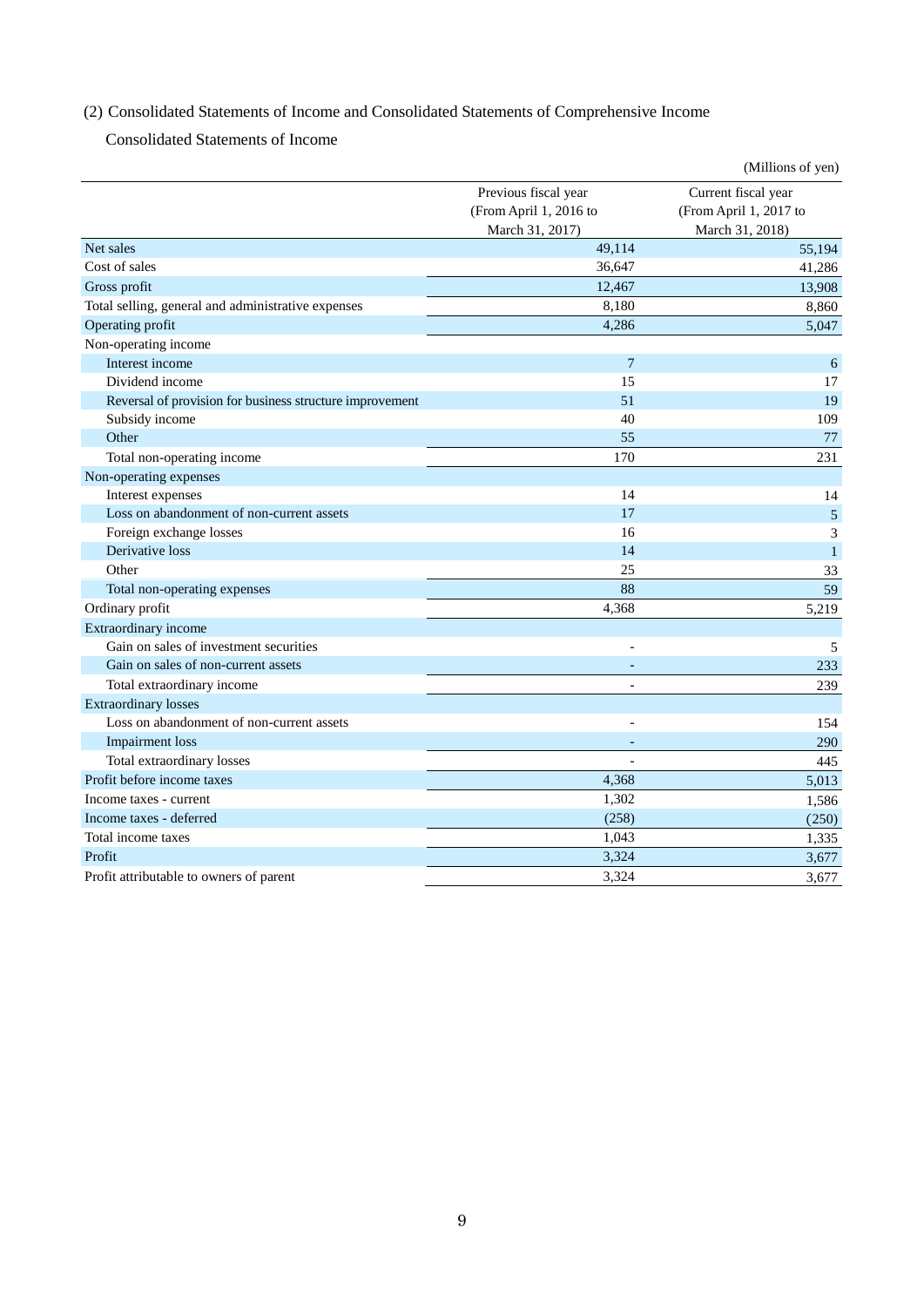Consolidated Statements of Comprehensive Income

|                                                       |                        | (Millions of yen)      |
|-------------------------------------------------------|------------------------|------------------------|
|                                                       | Previous fiscal year   | Current fiscal year    |
|                                                       | (From April 1, 2016 to | (From April 1, 2017 to |
|                                                       | March 31, 2017)        | March 31, 2018)        |
| Profit                                                | 3,324                  | 3,677                  |
| Other comprehensive income                            |                        |                        |
| Valuation difference on available-for-sale securities | 25                     | 32                     |
| Deferred gains or losses on hedges                    | 347                    | (218)                  |
| Foreign currency translation adjustment               | (70)                   | 5                      |
| Remeasurements of defined benefit plans, net of tax   | 69                     | 580                    |
| Total other comprehensive income                      | 372                    | 400                    |
| Comprehensive income                                  | 3,697                  | 4,077                  |
| Comprehensive income attributable to                  |                        |                        |
| Comprehensive income attributable to owners of parent | 3.697                  | 4.077                  |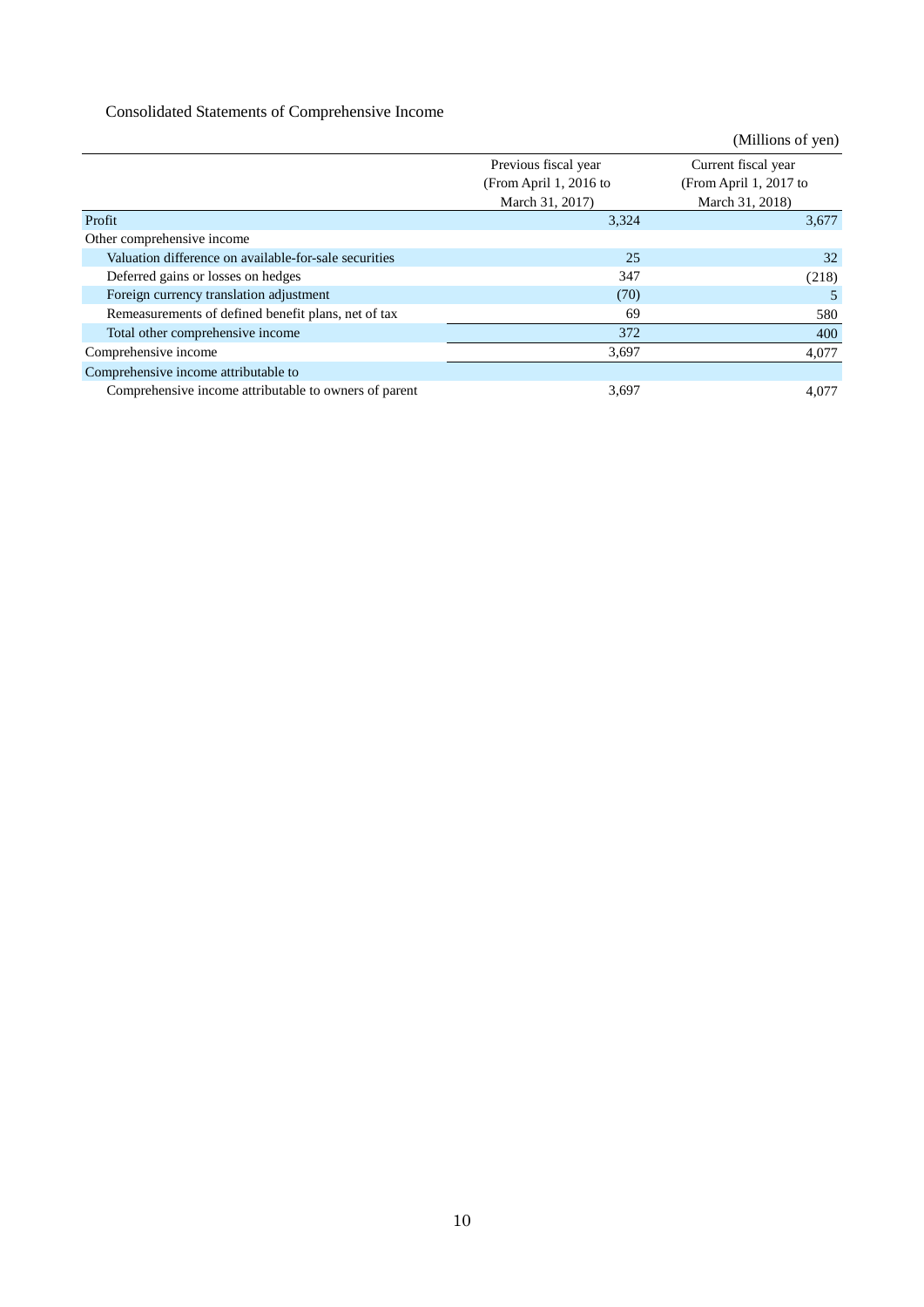## <span id="page-14-0"></span>(3) Consolidated Statements of Changes in Equity

# Previous fiscal year (From April 1, 2016 to March 31, 2017)

(Millions of yen)

|                                                                                                 | Shareholders' equity |                   |                      |                 |                                  |  |  |
|-------------------------------------------------------------------------------------------------|----------------------|-------------------|----------------------|-----------------|----------------------------------|--|--|
|                                                                                                 | Capital stock        | Capital surplus   | Retained<br>earnings | Treasury shares | Total<br>shareholders'<br>equity |  |  |
| Balance at beginning of current period                                                          | 6,676                | 4,536             | 27,121               | (1,585)         | 36,749                           |  |  |
| Changes of items during period                                                                  |                      |                   |                      |                 |                                  |  |  |
| Dividends of surplus                                                                            |                      |                   | (765)                |                 | (765)                            |  |  |
| Profit attributable to owners of parent                                                         |                      |                   | 3,324                |                 | 3,324                            |  |  |
| Purchase of treasury shares                                                                     |                      |                   |                      | (871)           | (871)                            |  |  |
| Change in ownership interest of parent<br>due to transactions with non-controlling<br>interests |                      |                   |                      |                 |                                  |  |  |
| Net changes of items other than<br>shareholders' equity                                         |                      |                   |                      |                 |                                  |  |  |
| Total changes of items during period                                                            | –                    | $\hspace{0.05cm}$ | 2,559                | (871)           | 1,687                            |  |  |
| Balance at end of current period                                                                | 6,676                | 4,536             | 29,681               | (2, 456)        | 38,437                           |  |  |

|                                                                                                 | Accumulated other comprehensive income                          |                                       |                                               |                                               |                                                       |                  |
|-------------------------------------------------------------------------------------------------|-----------------------------------------------------------------|---------------------------------------|-----------------------------------------------|-----------------------------------------------|-------------------------------------------------------|------------------|
|                                                                                                 | Valuation<br>difference on<br>available-for-<br>sale securities | Deferred gains or<br>losses on hedges | Foreign currency<br>translation<br>adjustment | Remeasurements<br>of defined benefit<br>plans | Total accumulated<br>other<br>comprehensive<br>income | Total net assets |
| Balance at beginning of current period                                                          | 203                                                             | (198)                                 | 19                                            | (681)                                         | (656)                                                 | 36,093           |
| Changes of items during period                                                                  |                                                                 |                                       |                                               |                                               |                                                       |                  |
| Dividends of surplus                                                                            |                                                                 |                                       |                                               |                                               |                                                       | (765)            |
| Profit attributable to owners of parent                                                         |                                                                 |                                       |                                               |                                               |                                                       | 3,324            |
| Purchase of treasury shares                                                                     |                                                                 |                                       |                                               |                                               |                                                       | (871)            |
| Change in ownership interest of parent<br>due to transactions with non-controlling<br>interests |                                                                 |                                       |                                               |                                               |                                                       |                  |
| Net changes of items other than<br>shareholders' equity                                         | 25                                                              | 347                                   | (70)                                          | 69                                            | 372                                                   | 372              |
| Total changes of items during period                                                            | 25                                                              | 347                                   | (70)                                          | 69                                            | 372                                                   | 2,060            |
| Balance at end of current period                                                                | 229                                                             | 149                                   | (51)                                          | (611)                                         | (283)                                                 | 38,153           |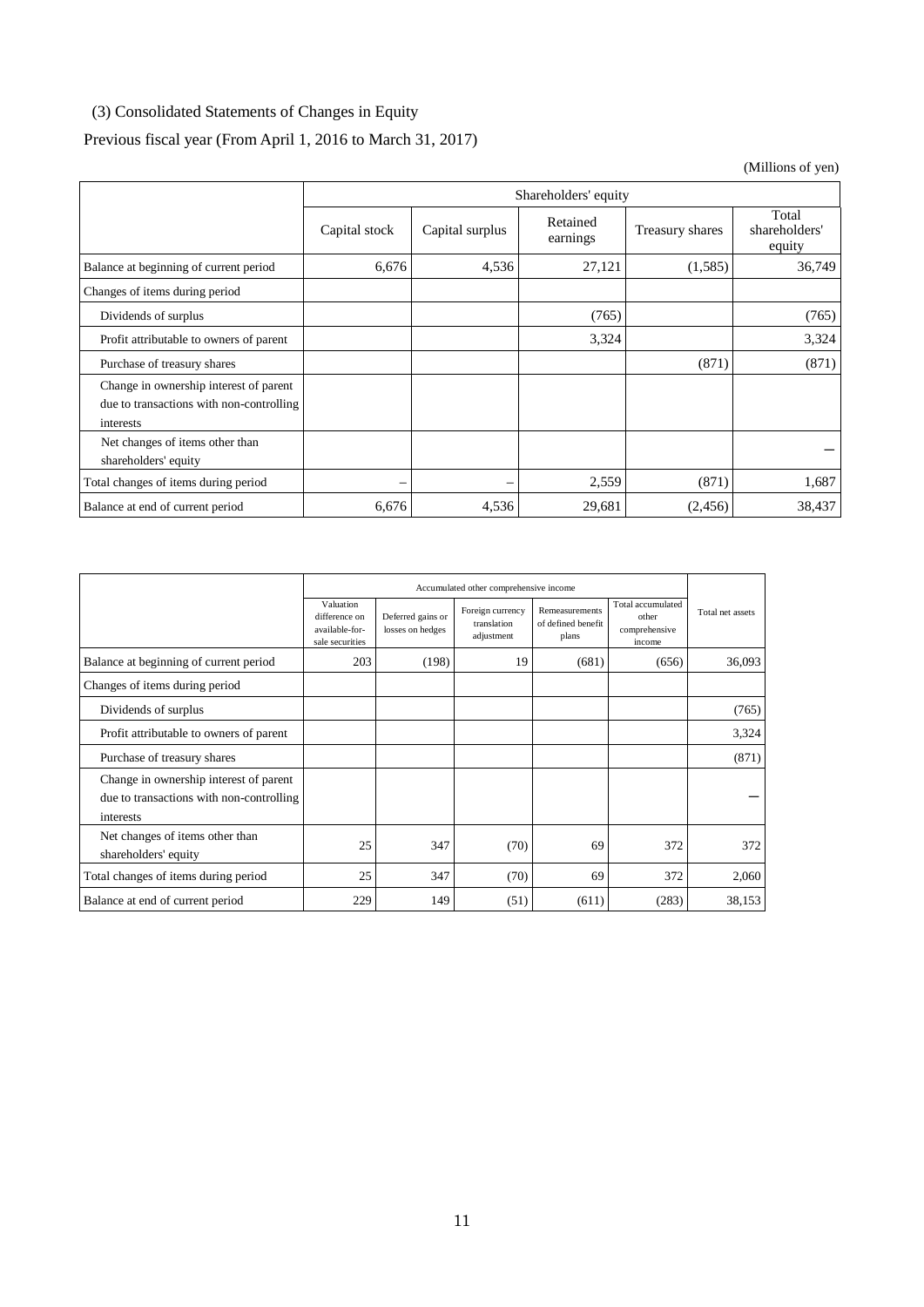## Current fiscal year (From April 1, 2017 to March 31, 2018)

(Millions of yen)

|                                                                                                  | Shareholders' equity |                 |                      |                 |                                  |  |
|--------------------------------------------------------------------------------------------------|----------------------|-----------------|----------------------|-----------------|----------------------------------|--|
|                                                                                                  | Capital stock        | Capital surplus | Retained<br>earnings | Treasury shares | Total<br>shareholders'<br>equity |  |
| Balance at beginning of current period                                                           | 6,676                | 4,536           | 29,681               | (2,456)         | 38,437                           |  |
| Changes of items during period                                                                   |                      |                 |                      |                 |                                  |  |
| Dividends of surplus                                                                             |                      |                 | (803)                |                 | (803)                            |  |
| Profit attributable to owners of parent                                                          |                      |                 | 3,677                |                 | 3,677                            |  |
| Purchase of treasury shares                                                                      |                      |                 |                      | (0)             | (0)                              |  |
| Change in ownership interest of parent<br>due to transactions with non-<br>controlling interests |                      | (20)            |                      |                 | (20)                             |  |
| Net changes of items other than<br>shareholders' equity                                          |                      |                 |                      |                 |                                  |  |
| Total changes of items during period                                                             |                      | (20)            | 2,874                | (0)             | 2,853                            |  |
| Balance at end of current period                                                                 | 6,676                | 4,516           | 32,555               | (2,457)         | 41,290                           |  |

|                                                                                                  | Accumulated other comprehensive income                         |                                       |                                               |                                               |                                                       |                  |
|--------------------------------------------------------------------------------------------------|----------------------------------------------------------------|---------------------------------------|-----------------------------------------------|-----------------------------------------------|-------------------------------------------------------|------------------|
|                                                                                                  | Valuation<br>difference on<br>available-for-sale<br>securities | Deferred gains or<br>losses on hedges | Foreign currency<br>translation<br>adjustment | Remeasurements<br>of defined benefit<br>plans | Total accumulated<br>other<br>comprehensive<br>income | Total net assets |
| Balance at beginning of current period                                                           | 229                                                            | 149                                   | (51)                                          | (611)                                         | (283)                                                 | 38,153           |
| Changes of items during period                                                                   |                                                                |                                       |                                               |                                               |                                                       |                  |
| Dividends of surplus                                                                             |                                                                |                                       |                                               |                                               |                                                       | (803)            |
| Profit attributable to owners of parent                                                          |                                                                |                                       |                                               |                                               |                                                       | 3,677            |
| Purchase of treasury shares                                                                      |                                                                |                                       |                                               |                                               |                                                       | (0)              |
| Change in ownership interest of parent<br>due to transactions with non-<br>controlling interests |                                                                |                                       |                                               |                                               |                                                       | (20)             |
| Net changes of items other than<br>shareholders' equity                                          | 32                                                             | (218)                                 | 5                                             | 580                                           | 400                                                   | 400              |
| Total changes of items during period                                                             | 32                                                             | (218)                                 | 5                                             | 580                                           | 400                                                   | 3,253            |
| Balance at end of current period                                                                 | 262                                                            | (69)                                  | (46)                                          | (31)                                          | 116                                                   | 41,406           |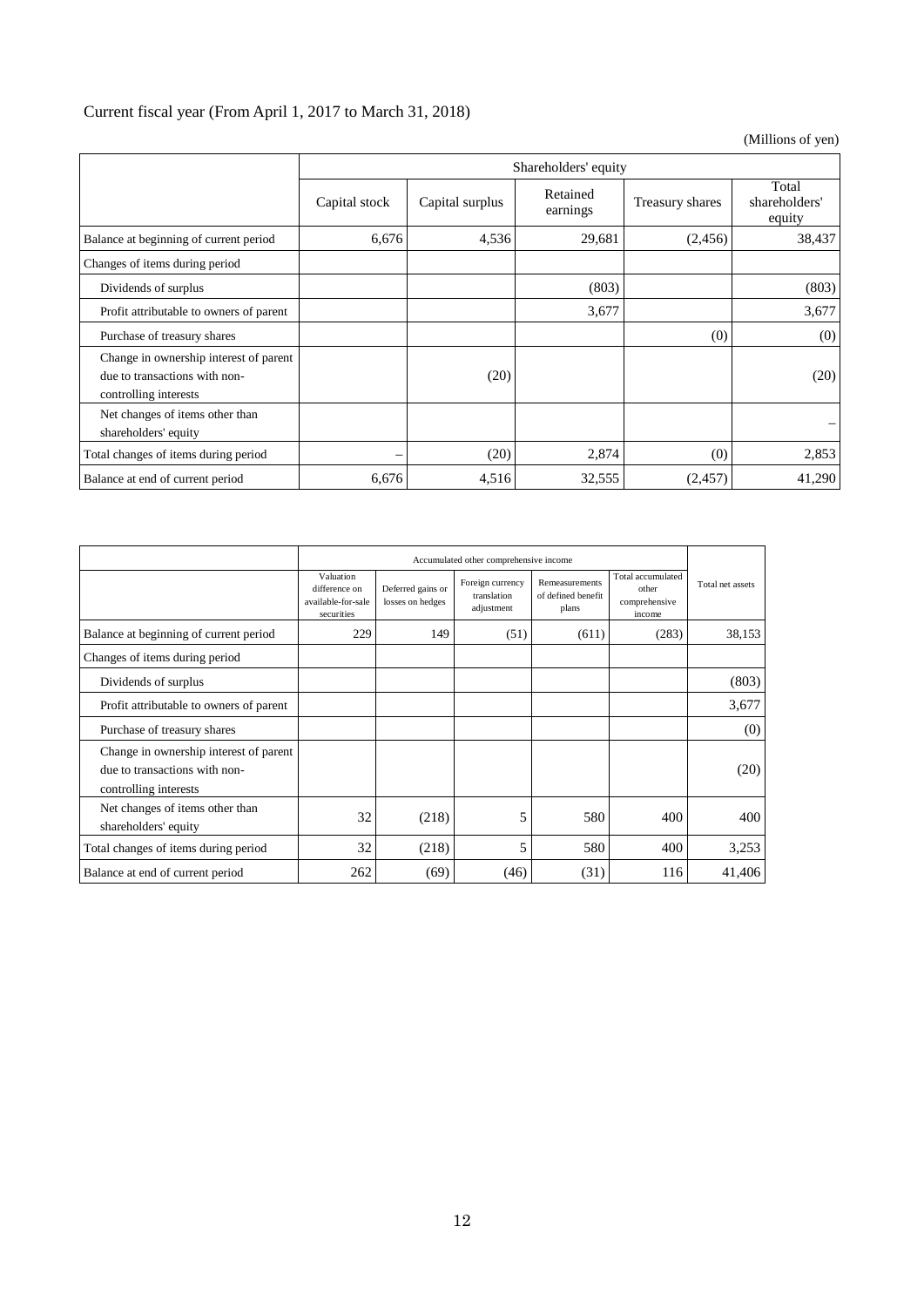## <span id="page-16-0"></span>(4) Consolidated Statements of Cash Flows

|                                                                     |                        | (Millions of yen)      |
|---------------------------------------------------------------------|------------------------|------------------------|
|                                                                     | Previous fiscal year   | Current fiscal year    |
|                                                                     | (From April 1, 2016 to | (From April 1, 2017 to |
|                                                                     | March 31, 2017)        | March 31, 2018)        |
| Cash flows from operating activities                                |                        |                        |
| Profit before income taxes                                          | 4,368                  | 5,013                  |
| Depreciation                                                        | 1,596                  | 1,695                  |
| Impairment loss                                                     |                        | 290                    |
| Increase (decrease) in net defined benefit liability                | (37)                   | 28                     |
| Decrease (increase) in net defined benefit asset                    | 232                    | 304                    |
| Increase (decrease) in provision for business structure improvement | (64)                   | (170)                  |
| Increase (decrease) in provision for environmental measures         | (5)                    | (26)                   |
| Increase (decrease) in allowance for doubtful accounts              | $\overline{2}$         | (3)                    |
| Interest and dividend income                                        | (22)                   | (24)                   |
| Loss (gain) on sales and valuation of investment securities         |                        | (5)                    |
| Subsidy income                                                      | (40)                   | (109)                  |
| Interest expenses                                                   | 14                     | 14                     |
| Loss (gain) on sales of non-current assets                          | (0)                    | (226)                  |
| Loss on retirement of non-current assets                            | 17                     | 177                    |
| Decrease (increase) in notes and accounts receivable - trade        | (334)                  | (2,848)                |
| Decrease (increase) in inventories                                  | 25                     | (2, 478)               |
| Decrease (increase) in other assets                                 | 50                     | (92)                   |
| Increase (decrease) in notes and accounts payable - trade           | 115                    | 255                    |
| Increase (decrease) in accounts payable - other                     | 51                     | 146                    |
| Increase (decrease) in accrued expenses                             | (16)                   | 226                    |
| Increase (decrease) in accrued consumption taxes                    | 45                     | (74)                   |
| Increase (decrease) in other liabilities                            | 245                    | 469                    |
| Other, net                                                          | (10)                   | (9)                    |
| Subtotal                                                            | 6,233                  | 2,551                  |
| Interest and dividend income received                               | 22                     | 24                     |
| Interest expenses paid                                              | (15)                   | (14)                   |
| Income taxes paid                                                   | (870)                  | (1, 124)               |
| Proceeds from subsidy income                                        | 40                     | 109                    |
| Net cash provided by (used in) operating activities                 | 5,411                  | 1,545                  |
|                                                                     |                        |                        |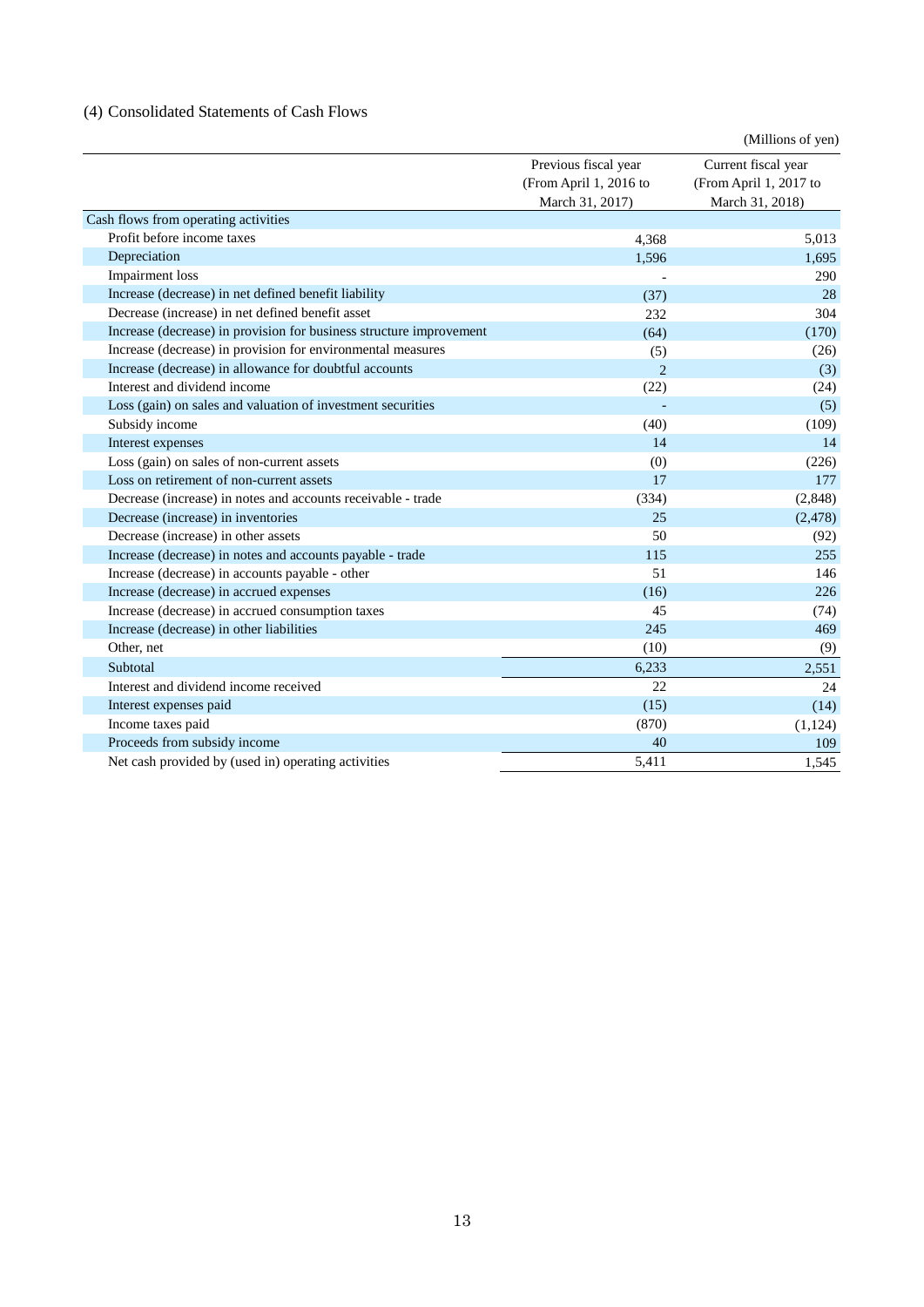|                                                                                                                           |                        | (Millions of yen)      |
|---------------------------------------------------------------------------------------------------------------------------|------------------------|------------------------|
|                                                                                                                           | Previous fiscal year   | Current fiscal year    |
|                                                                                                                           | (From April 1, 2016 to | (From April 1, 2017 to |
|                                                                                                                           | March 31, 2017)        | March 31, 2018)        |
| Cash flows from investing activities                                                                                      |                        |                        |
| Purchase of securities                                                                                                    | (209)                  | (105)                  |
| Proceeds from sales of securities                                                                                         |                        | 13                     |
| Purchase of property, plant and equipment                                                                                 | (2,360)                | (2,578)                |
| Proceeds from sales of property, plant and equipment                                                                      | $\mathbf{1}$           | 360                    |
| Purchase of intangible assets                                                                                             | (74)                   | (36)                   |
| Net decrease (increase) in short-term loans receivable                                                                    | (1, 444)               | 1,685                  |
| Decrease (increase) in other investments                                                                                  | (6)                    | (20)                   |
| Net cash provided by (used in) investing activities                                                                       | (4,092)                | (683)                  |
| Cash flows from financing activities                                                                                      |                        |                        |
| Proceeds from long-term loans payable                                                                                     | 1,000                  |                        |
| Repayments of long-term loans payable                                                                                     | (1,010)                |                        |
| Cash dividends paid                                                                                                       | (765)                  | (803)                  |
| Payments from changes in ownership interests in<br>subsidiaries that do not result in change in scope of<br>consolidation |                        | (20)                   |
| Purchase of treasury shares                                                                                               | (871)                  | (0)                    |
| Other, net                                                                                                                | (2)                    | (2)                    |
| Net cash provided by (used in) financing activities                                                                       | (1,649)                | (826)                  |
| Effect of exchange rate change on cash and cash equivalents                                                               | (10)                   | (4)                    |
| Net increase (decrease) in cash and cash equivalents                                                                      | (341)                  | 31                     |
| Cash and cash equivalents at beginning of period                                                                          | 1,595                  | 1,254                  |
| Cash and cash equivalents at end of period                                                                                | 1,254                  | 1,286                  |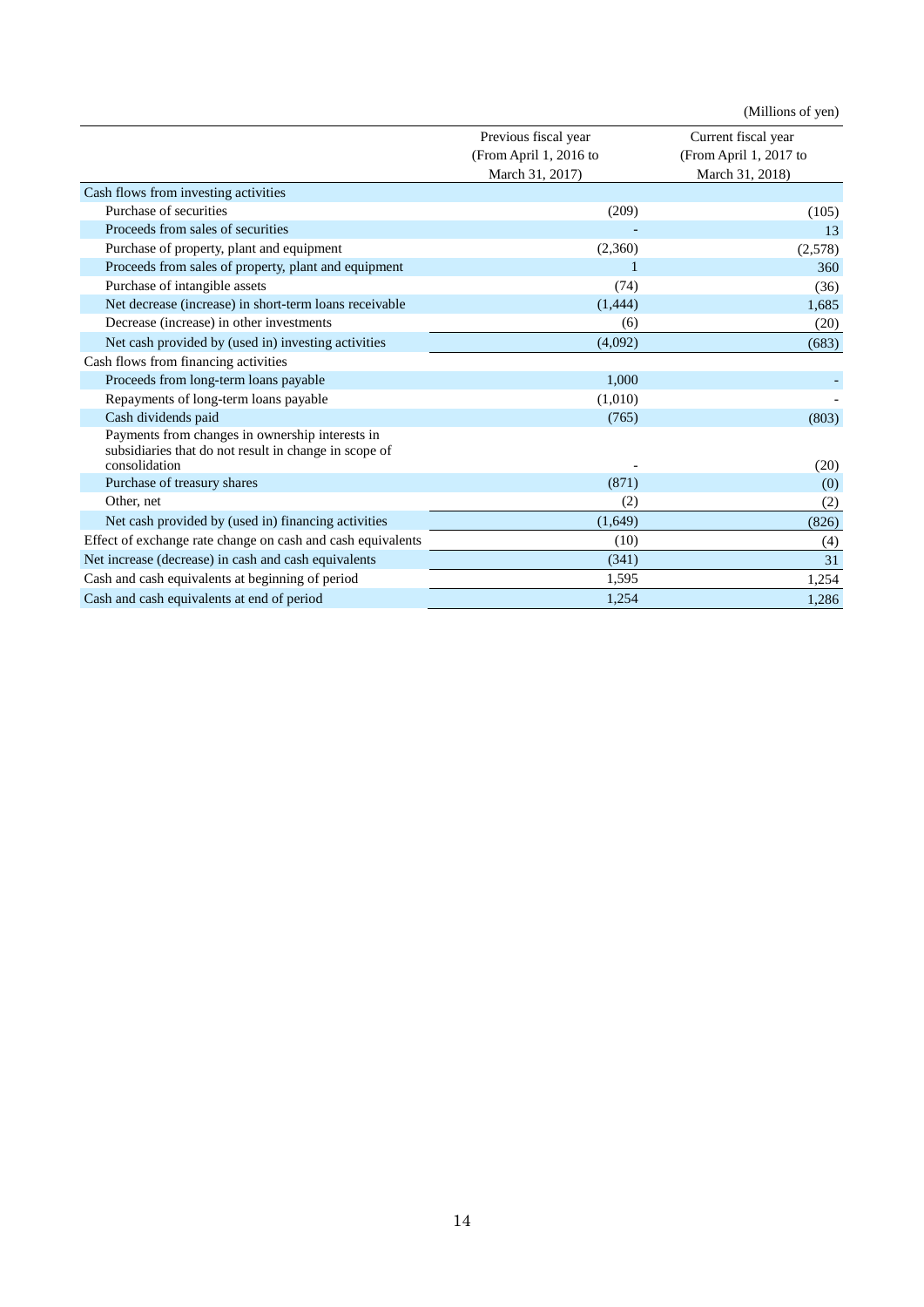<span id="page-18-0"></span>(5) Notes to the consolidated financial statements

<span id="page-18-1"></span>(Notes on the going concern assumption)

N/A

<span id="page-18-2"></span>(Notes on important matters for the preparation of consolidated financial statements)

1. Scope of the consolidation

(1) Number of consolidated subsidiaries: 6 Chugoku Electric Wire & Cable Co., Ltd. Tatsuta Environmental Analysis Center Co., Ltd. Tatsuta Welfare Service Co., Ltd. Changzhou Tatsuta Chugoku Electric Wire Cable Co., Ltd. TATSUTA ELECTRONIC MATERIALS MALAYSIA SDN. BHD. Tachii Electric Wire Co., Ltd.

(2) Number of non-consolidated subsidiaries: 2

Reason for exclusion from the scope of consolidation

These non-consolidated subsidiaries are excluded from the scope of consolidation, because they are small in size and their respective total assets, net sales, net income (corresponding to equity held by the Company) and retained earnings (corresponding to equity held by the Company) of these companies have little impact on the consolidated financial statements.

2. Application of the equity method

Number of non-consolidated subsidiaries that are not accounted for by the equity method: 2

(Reason for non-application of the equity method)

Non-consolidated subsidiaries that are not accounted for by the equity method are excluded from the scope of the application of the equity method, because their respective net income (corresponding to equity held by the Company) and retained earnings (corresponding to equity held by the Company) have little impact on the consolidated financial statements even if they are excluded from the scope of the equity method, as well as have minor significance as a whole.

3. Fiscal years, etc., of the consolidated subsidiaries

The closing date of Changzhou Tatsuta Chugoku Electric Wire & Cable Co., Ltd. and TATSUTA ELECTRONIC MATERIALS MALAYSIA SDN. BHD., which are among the Company's consolidated subsidiaries, is December 31. The consolidated financial statements of these consolidated subsidiaries were prepared using the financial documents dated as of such closing date. Necessary adjustments are made on any significant transactions that took place between this date and the consolidated closing date.

The final day of the fiscal year of other consolidated subsidiaries is the same as the closing date of the consolidated fiscal year.

#### 4. Notes to accounting policies

(1) Valuation basis and methods for significant assets

a) Marketable securities

Other marketable securities

Securities with market value: Market value method based on the market value, etc., at the end of the consolidated fiscal year (any valuation gain or loss to be reported in a designated component of net assets; cost of sale to be computed by the moving-average method).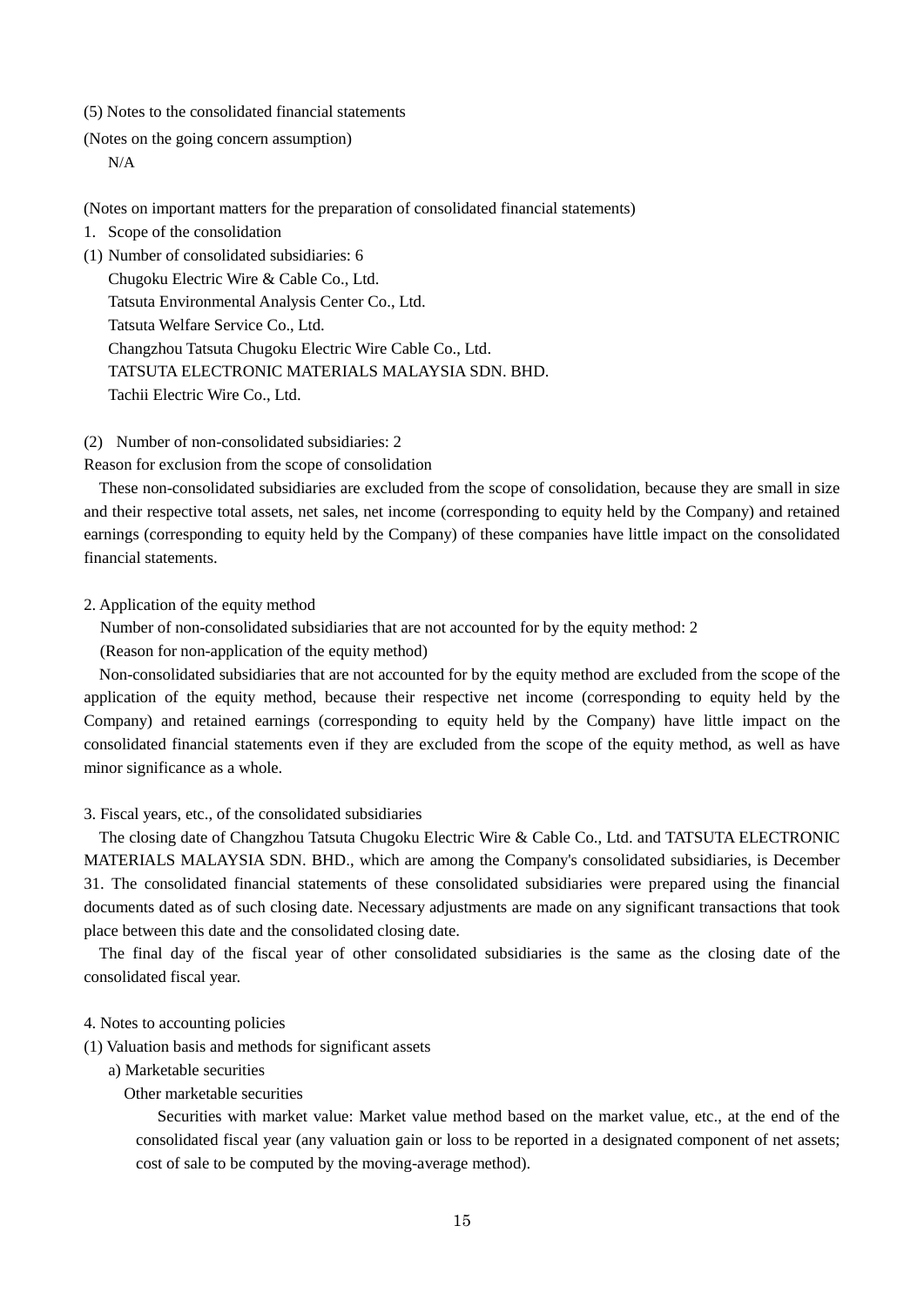Securities without market value

Stated at cost based on the moving average method.

b) Derivatives

Stated at fair value

c) Inventories

Stated at cost mainly using the gross monthly average method (book value is written down based on the decreased profitability).

(2) Depreciation method of significant depreciable assets

a) Property, plant and equipment (excluding leased assets): Declining-balance method

Straight-line method for buildings (excluding facilities attached to buildings) acquired on or after April 1, 1998 and facilities attached to buildings and structures acquired on or after April 1, 2016

Useful lives of major items are as follows:

Buildings and structures: 15 to 50 years

Machinery, equipment and vehicles: 4 to 8 years

b) Intangible fixed assets (excluding leased assets) : Straight-line method

Straight-line method for software, which is used in the Company, based on the life in the Company (5 years); declining-balance method for other intangible fixed assets

c) Leased assets:

Straight-line method, whereby the leasing period is deemed to be the duration of useful life and the residual value is zero.

### (3) Standards of accounting for significant provisions

a) Allowance for doubtful receivables

In order to provide for losses due to doubtful receivables and bad debts, etc., an amount based on the percentage of actual historical bad debts is recorded for ordinary receivables, and the estimated amounts of irrecoverable debt based on the estimated recoverability of individual cases is recorded for specified receivables such as doubtful receivables.

b) Provision for environmental measures

The Company provided an estimated disposal cost to cover expenditures such as the disposal of PCB waste required under the "Law Concerning Special Measures for Promotion of Appropriate Disposal of PCB (polychlorinated biphenyl) Waste."

c) Provision for business structure improvement

The Company provided a reasonably estimated amount to cover expected expenses and losses on business structure improvement in the Electric Wire and Cable Business.

#### (4) Accounting methods for retirement benefits

(i) Method of attributing the projected amount of retirement benefit to the period

In calculating retirement benefit obligations, the Company uses the benefit formula method to allocate the projected retirement benefit for the period up to the end of the consolidated fiscal year under review.

(ii) Method of amortizing actuarial gain and loss and past service cost

Past service cost is amortized by the straight-line method over the average remaining years of service of the employees (11 years).

Actuarial gain and loss are written off in the year following the consolidated fiscal year in which the gain or loss is recognized by the straight-line method over the average remaining years of service of the eligible employees (11 years).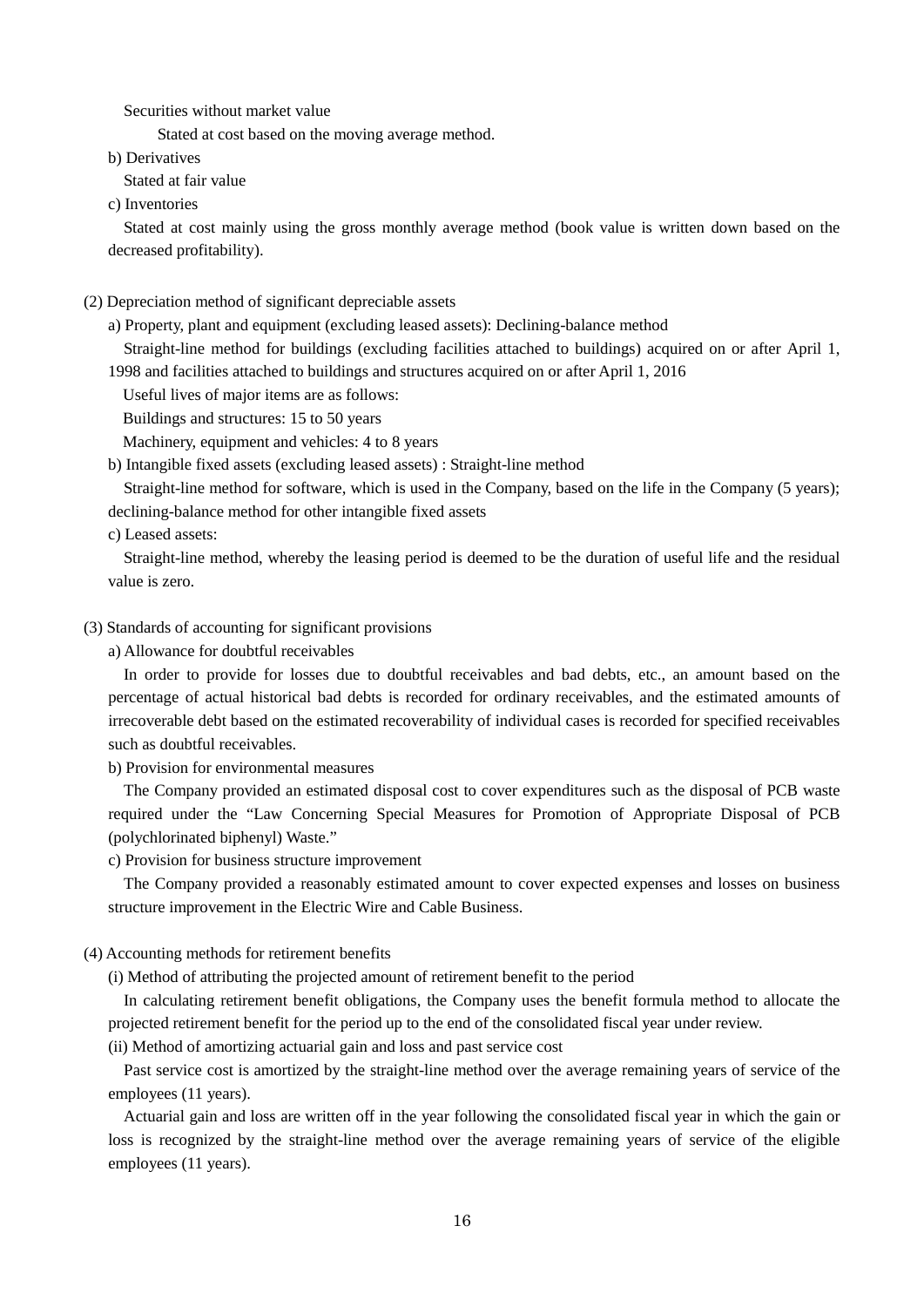(iii) Application of the simplified method to small-size companies, etc.

For some consolidated subsidiaries, a simplified method is applied for the calculation of retirement benefit obligations and retirement benefit expenses in which the necessary retirement benefit provisions for voluntary resignations at the end of the fiscal year are recorded as retirement benefit obligations.

(5) Basis for the conversion of important foreign-currency assets or liabilities into Japanese yen

Monetary receivables and payables denominated in foreign currencies are translated into Japanese yen at the exchange rate at the balance sheet date. The foreign exchange gains and losses from translation are recognized in profit or loss. Assets and liabilities of overseas subsidiaries, etc., are translated into Japanese yen using the spot exchange rate on the consolidated balance sheet date thereof. Revenue and expenses are translated into Japanese yen using the average exchange rates of the consolidated fiscal year. The translation differences are included in foreign currency translation adjustment in the net assets section.

### (6) Method of important hedge accounting

a) Method of hedge accounting

The Company has adopted the deferred hedge accounting method. Certain forward exchange contracts are subject to appropriation if they satisfy the requirements of appropriation treatment ("furiate-shori").

b) Hedging instruments and hedged items

Hedge accounting was applied to the following hedging instruments and hedged items during the consolidated fiscal year under review.

- (Hedging instruments) (Hedged items) Foreign exchange forward contracts Foreign currency receivable and payable, etc. Commodity derivatives Raw materials
- c) Hedging policy

Foreign exchange forward contracts and commodity derivatives are used to hedge the foreign currency risk on the hedged items and the price fluctuation risk of raw materials in accordance with the internal rules.

d) Method to evaluate effectiveness of hedging

The effectiveness of hedging is assessed based on the market fluctuation of hedging instruments and hedged items through the comparison of the cumulative amount thereof for the period from the commencement of hedging to evaluate the effectiveness thereof.

### (7) Scope of funds in the consolidated cash flow statement

Funds in the consolidated cash flow statement (cash and cash equivalents) consists of cash on hand, deposits that can be withdrawn at any time, and short-term investments with a maturity of three months or less when purchased which can easily be converted to cash and are subject to little risk of change in value.

(8) Other important matters for the preparation of consolidated financial statements

a) Accounting of consumption taxes

Tax exclusion method

b) Application of consolidated tax payment system

Applied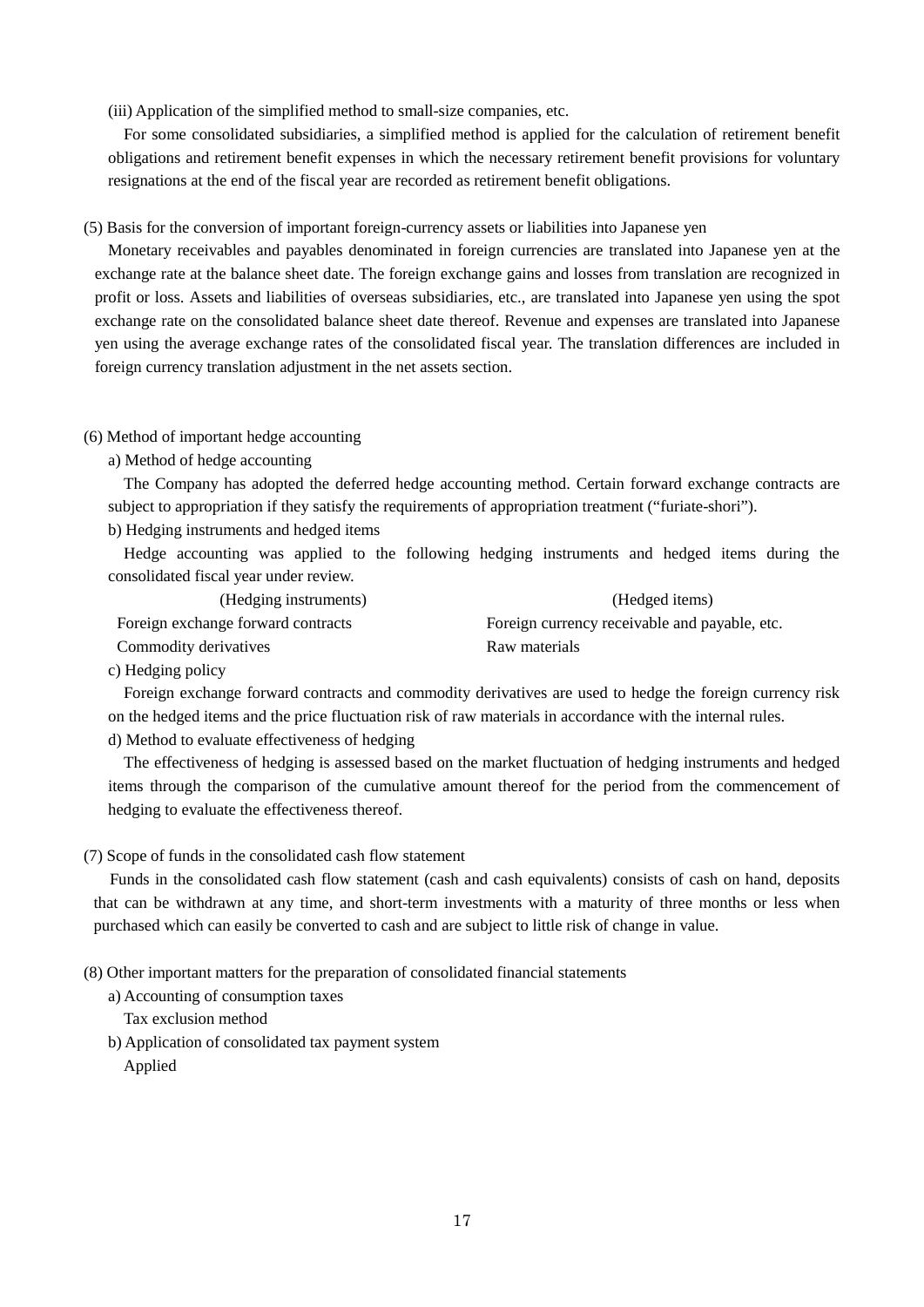<span id="page-21-0"></span>(Segment information, etc.)

[Segment information]

1 Outline of reportable segments

The reportable segments of the Company are components of the Company about which separate financial information is available and are evaluated regularly by the Board of Directors in deciding how to allocate resources and in assessing performance.

The Company consists of business segments by product and service based on operating divisions and operating companies. Categories of reportable segments and key products, etc., relating to the respective reportable segments are as follows:

| Reportable segment                   | Key products, etc.                                                                           |
|--------------------------------------|----------------------------------------------------------------------------------------------|
| Electric Wire and Cable Business     | Bare wires, cables (for electric power, fiber optic and<br>telecommunication), covered wires |
| <b>Electronic Materials Business</b> | Electronic materials (conductive functional materials, bonding wires,<br>etc.                |

2 Basis for calculating sales, profit and loss, assets and other items by reportable segment

The method for the accounting process of reportable segments is equivalent to the method described in "Notes on important matters for the preparation of consolidated financial statements." Segment performance is evaluated based on operating income or loss. Profit of reportable segments figures are based on operating income. Intersegment revenue and transfer within the segments are based on the prevailing market price.

3 Information on amounts of sales, profit or loss, assets and other items by reportable segments Previous consolidated fiscal year (from April 1, 2016 to March 31, 2017)

|                                                        | (Millions of yen)                                |                                            |          |                   |        |                        |                                                        |
|--------------------------------------------------------|--------------------------------------------------|--------------------------------------------|----------|-------------------|--------|------------------------|--------------------------------------------------------|
|                                                        | Reportable segment                               |                                            |          |                   |        |                        | Amounts stated                                         |
|                                                        | Electric<br>Wire and<br>Cable<br><b>Business</b> | Electronic<br>Materials<br><b>Business</b> | Subtotal | Other<br>(Note 1) | Total  | Adjustment<br>(Note 2) | in consolidated<br>financial<br>statements<br>(Note 3) |
| Net sales                                              |                                                  |                                            |          |                   |        |                        |                                                        |
| Net sales to external<br>customers                     | 28,466                                           | 18,974                                     | 47,441   | 1,672             | 49,114 |                        | 49,114                                                 |
| Net intersegment<br>sales or transfer                  |                                                  |                                            |          | 28                | 28     | (28)                   |                                                        |
| Total                                                  | 28,466                                           | 18,974                                     | 47,441   | 1,701             | 49,143 | (28)                   | 49,114                                                 |
| Segment profit (loss)                                  | 1,205                                            | 3,559                                      | 4,765    | 109               | 4,874  | (587)                  | 4,286                                                  |
| Segment assets                                         | 20,265                                           | 11,611                                     | 31,876   | 1,212             | 33,089 | 14,056                 | 47,145                                                 |
| Other items                                            |                                                  |                                            |          |                   |        |                        |                                                        |
| Depreciation and<br>amortization<br>Increase in        | 480                                              | 942                                        | 1,423    | 53                | 1,477  | 119                    | 1,596                                                  |
| property, plant,<br>equipment and<br>intangible assets | 1,110                                            | 895                                        | 2,006    | 145               | 2,151  | 172                    | 2,324                                                  |

(Notes)

1. "Other" is a business segment that is not included in the reportable segments, and comprises the equipment system product business, the optical components business and the environmental analysis business.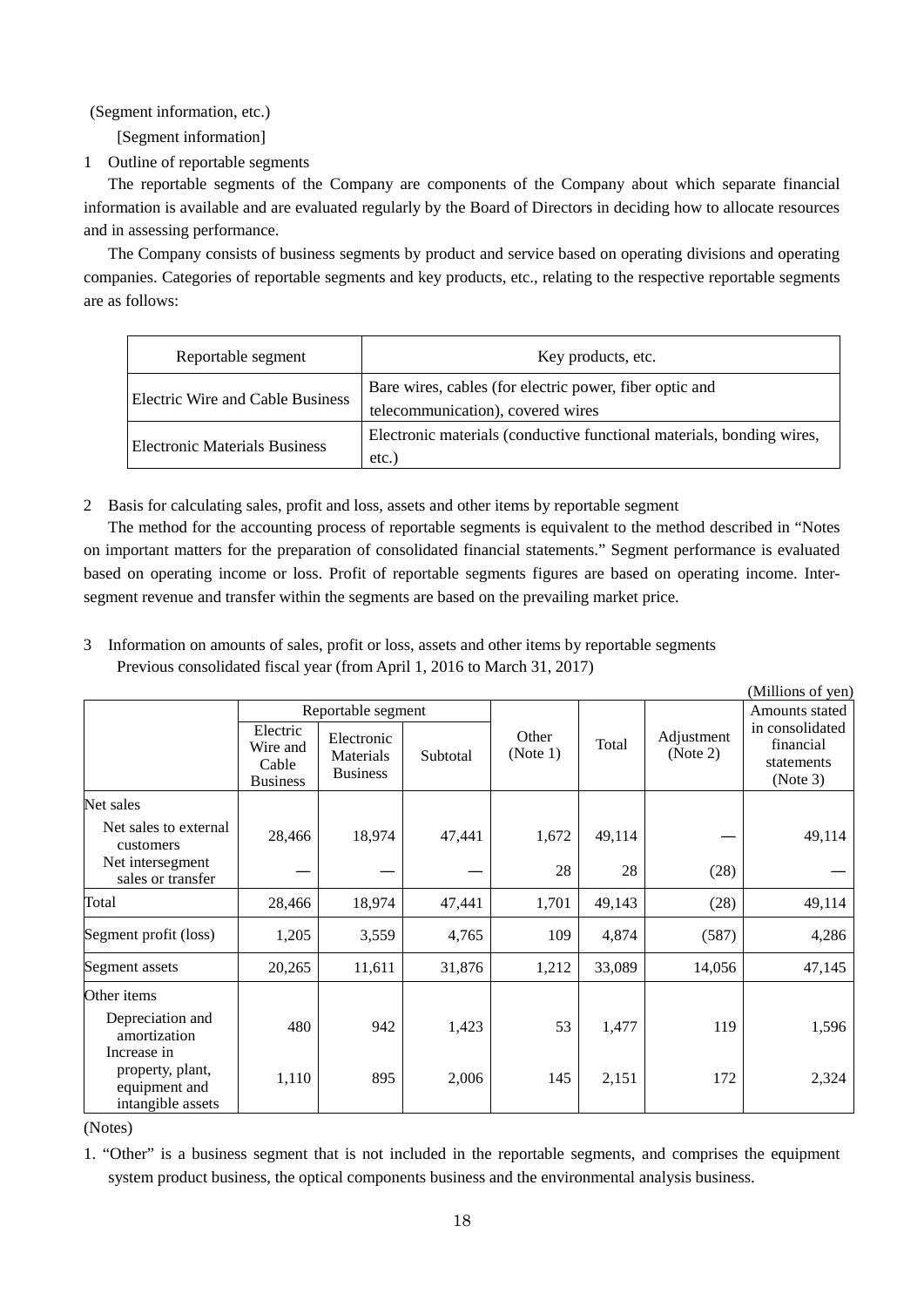### 2. The adjustment is as follows:

- (1) The adjustment to segment profit (loss) of negative 587 million yen represents 9 million yen in intersegment eliminations and negative 597 million yen of corporate assets not allocated to each reportable segment. Corporate assets mainly include general administrative expenses and research expenses that are not attributable to reportable segments.
- (2) The adjustment to segment assets of 14,056 million yen represents negative 1,619 million yen in offsets against receivables of the administrative division of headquarters and 15,676 million yen of corporate assets not allocated to each reportable segment. Corporate assets mainly include funds to manage surplus assets (cash and short-term loans), long-term investment funds (investment securities), deferred tax assets, and assets related to the administration and research divisions (general affairs, basic research).
- (3) The adjustment to increase in property, plant, equipment and intangible assets of 172 million yen represents capital investment including headquarters building and research & development assets.
- 3. Segment profit (loss) is adjusted to operating income in the consolidated financial statements.

| (Millions of yen)                                              |                                                  |                                            |          |                   |        |                        |                                                        |
|----------------------------------------------------------------|--------------------------------------------------|--------------------------------------------|----------|-------------------|--------|------------------------|--------------------------------------------------------|
|                                                                | Reportable segment                               |                                            |          |                   |        |                        | Amounts stated                                         |
|                                                                | Electric<br>Wire and<br>Cable<br><b>Business</b> | Electronic<br>Materials<br><b>Business</b> | Subtotal | Other<br>(Note 1) | Total  | Adjustment<br>(Note 2) | in consolidated<br>financial<br>statements<br>(Note 3) |
| Net sales                                                      |                                                  |                                            |          |                   |        |                        |                                                        |
| Net sales to<br>external<br>customers                          | 32,621                                           | 20,902                                     | 53,524   | 1,670             | 55,194 |                        | 55,194                                                 |
| Net intersegment<br>sales or transfer                          |                                                  |                                            |          | 33                | 33     | (33)                   |                                                        |
| Total                                                          | 32,621                                           | 20,902                                     | 53,524   | 1,703             | 55,228 | (33)                   | 55,194                                                 |
| Segment profit (loss)                                          | 949                                              | 4,808                                      | 5,758    | 52                | 5,810  | (763)                  | 5,047                                                  |
| Segment assets                                                 | 25,418                                           | 12,533                                     | 37,951   | 1,104             | 39,056 | 12,424                 | 51,480                                                 |
| Other items<br>Depreciation and<br>amortization<br>Increase in | 642                                              | 897                                        | 1,540    | 72                | 1,612  | 82                     | 1,695                                                  |
| property, plant,<br>equipment and<br>intangible assets         | 1,570                                            | 375                                        | 1,946    | 43                | 1,990  | 721                    | 2,711                                                  |

Consolidated fiscal year under review (from April 1, 2017 to March 31, 2018)

(Notes)

1. "Other" is a business segment that is not included in the reportable segments, and comprises the equipment system product business, the optical components business and the environmental analysis business.

- 2. The adjustment is as follows:
	- (1) The adjustment to segment profit (loss) of negative 763 million yen represents 12 million yen in intersegment eliminations and negative 775 million yen of corporate assets not allocated to each reportable segment. Corporate assets mainly include general administrative expenses and research expenses that are not attributable to reportable segments.
	- (2) The adjustment to segment assets of 12,424 million yen represents negative 1,632 million yen in offsets against receivables of the administrative division of headquarters and 14,056 million yen of corporate assets not allocated to each reportable segment. Corporate assets mainly include funds to manage surplus assets (cash and short-term loans), long-term investment funds (investment securities), deferred tax assets, and assets related to the administration and research divisions (general affairs, basic research).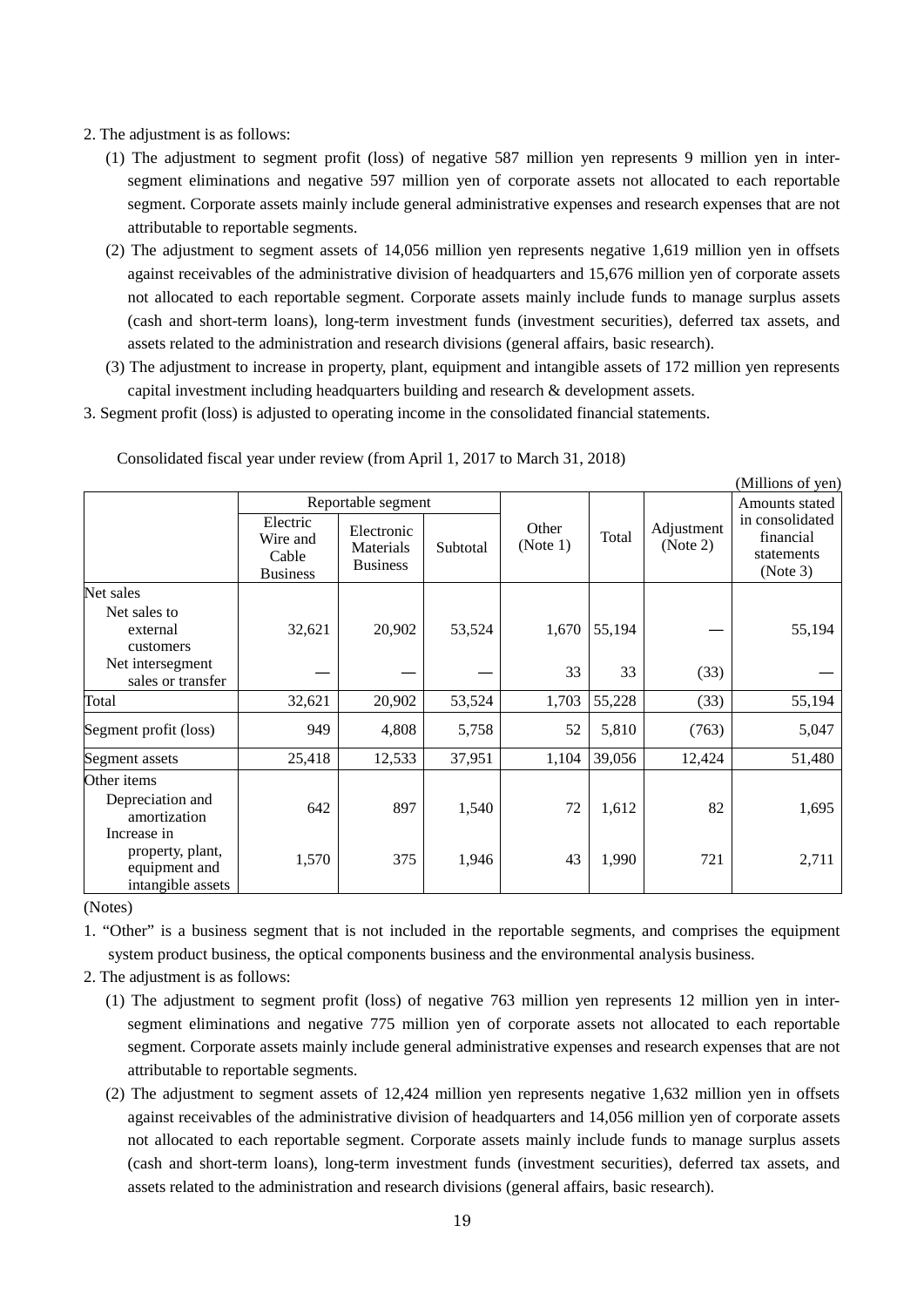(3) The adjustment to increase in property, plant, equipment and intangible assets of 721 million yen represents capital investment including headquarters building and research & development assets.

3. Segment profit (loss) is adjusted to operating income in the consolidated financial statements.

[Related Information]

Previous consolidated fiscal year (from April 1, 2016 to March 31, 2017)

1. Information by product and service

Information is omitted as similar information is disclosed in "Segment information."

- 2. Information by geographical area
	- (1) Net sales

|        |              |                |            |              | (Millions of yen) |
|--------|--------------|----------------|------------|--------------|-------------------|
| Japan  | <b>China</b> | South Korea    | Other Asia | <b>Other</b> | Total             |
| 31,957 | 10,704       | 1 7 1<br>4,⊥∠⊥ | 2,307      | 24           | 49,114            |

(Note) 1. Net sales are segmented by country or region based on customer location.

(2) Property, plant, equipment

Information is omitted since amount of property, plant and equipment in Japan exceeds 90% of property, plant and equipment on the consolidated balance sheet.

3. Information by major customer

(Millions of yen)

| Customer name              | Net sales | Related segment name                   |
|----------------------------|-----------|----------------------------------------|
| SUMIDEN HITACHI CABLE Ltd. |           | 9,703 Electric Wire and Cable Business |

Consolidated fiscal year under review (from April 1, 2017 to March 31, 2018)

## 1. Information by product and service

Information is omitted as similar information is disclosed in Segment Information.

2. Information by geographical area

(1) Net sales

| (Millions of yen) |  |
|-------------------|--|
|-------------------|--|

| Japan  | China  | South Korea | Other Asia             | Other                              | Total        |
|--------|--------|-------------|------------------------|------------------------------------|--------------|
| 35,381 | 10,904 | 4,768       | $\sim$<br>. <i>. .</i> | $\sim$<br>$\overline{\phantom{a}}$ | 194<br>۰,۰,۰ |

(Note) 1. Net sales are segmented by country or region based on customer location.

## (2) Property, plant, equipment

Information is omitted since amount of property, plant and equipment in Japan exceeds 90% of property, plant and equipment on the consolidated balance sheet.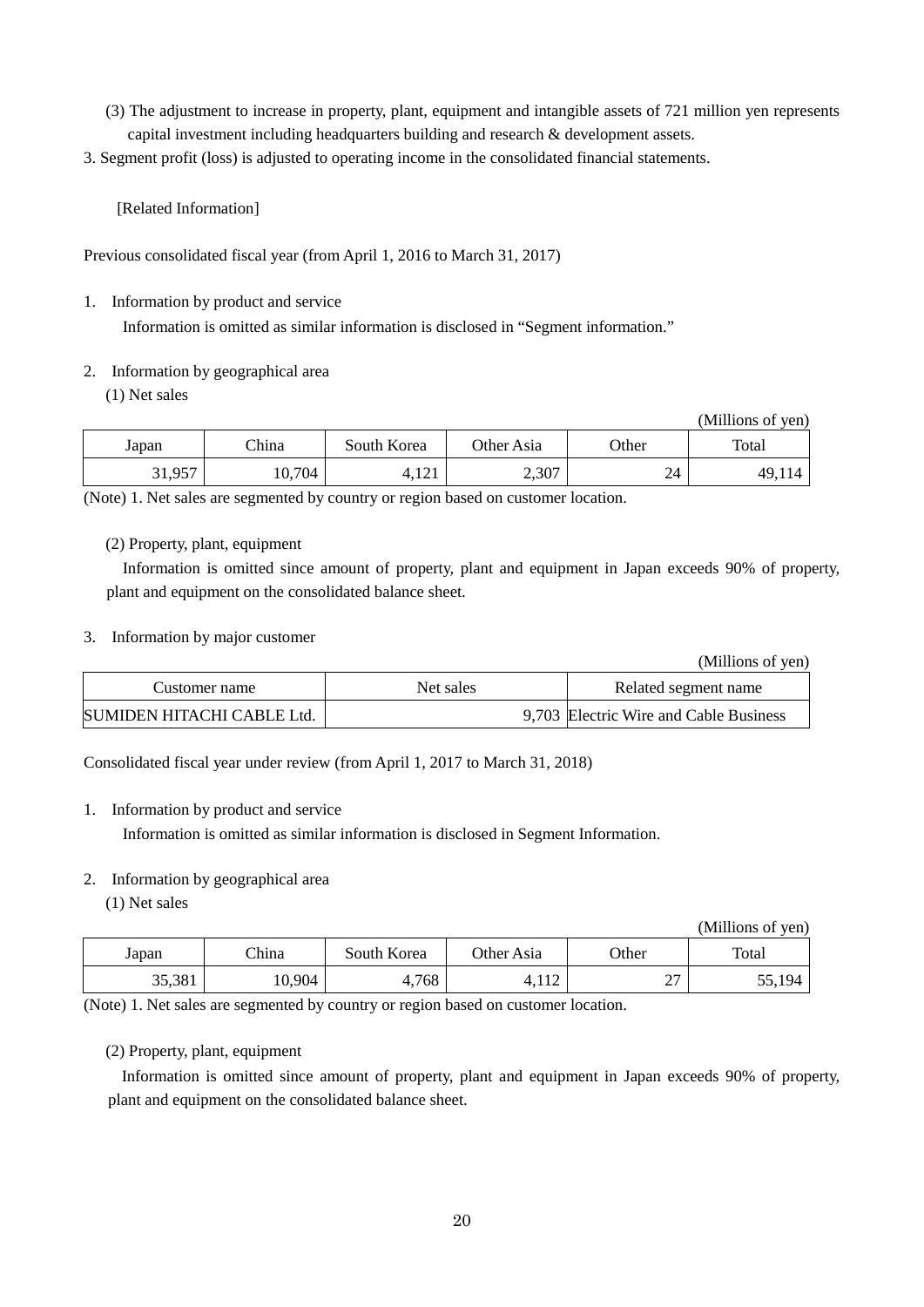### 3. Information by major customer

(Millions of yen)

| Customer name              | Net sales | Related segment name                    |
|----------------------------|-----------|-----------------------------------------|
| SUMIDEN HITACHI CABLE Ltd. |           | 10,564 Electric Wire and Cable Business |

[Information on impairment loss on fixed assets by reportable segment]

Previous consolidated fiscal year (from April 1, 2016 to March 31, 2017) N/A

Consolidated fiscal year under review (from April 1, 2017 to March 31, 2018)

|                 |                                                  |                                            |          |       |       |                                        | (Millions of yen) |
|-----------------|--------------------------------------------------|--------------------------------------------|----------|-------|-------|----------------------------------------|-------------------|
|                 |                                                  | Reportable segment                         |          |       |       |                                        |                   |
|                 | Electric<br>Wire and<br>Cable<br><b>Business</b> | Electronic<br>Materials<br><b>Business</b> | Subtotal | Other | Total | Corporate items<br>and<br>eliminations | Total             |
| Impairment loss | 290                                              |                                            | 290      |       | 290   |                                        | 290               |

[Information on amortization of goodwill and unamortized balance by reportable segment]

Previous consolidated fiscal year (from April 1, 2016 to March 31, 2017) N/A

Consolidated fiscal year under review (from April 1, 2017 to March 31, 2018) N/A

[Information on gain on negative goodwill by reportable segment]

Previous consolidated fiscal year(from April 1, 2016 to March 31, 2017) N/A

Consolidated fiscal year under review (from April 1, 2017 to March 31, 2018)

N/A